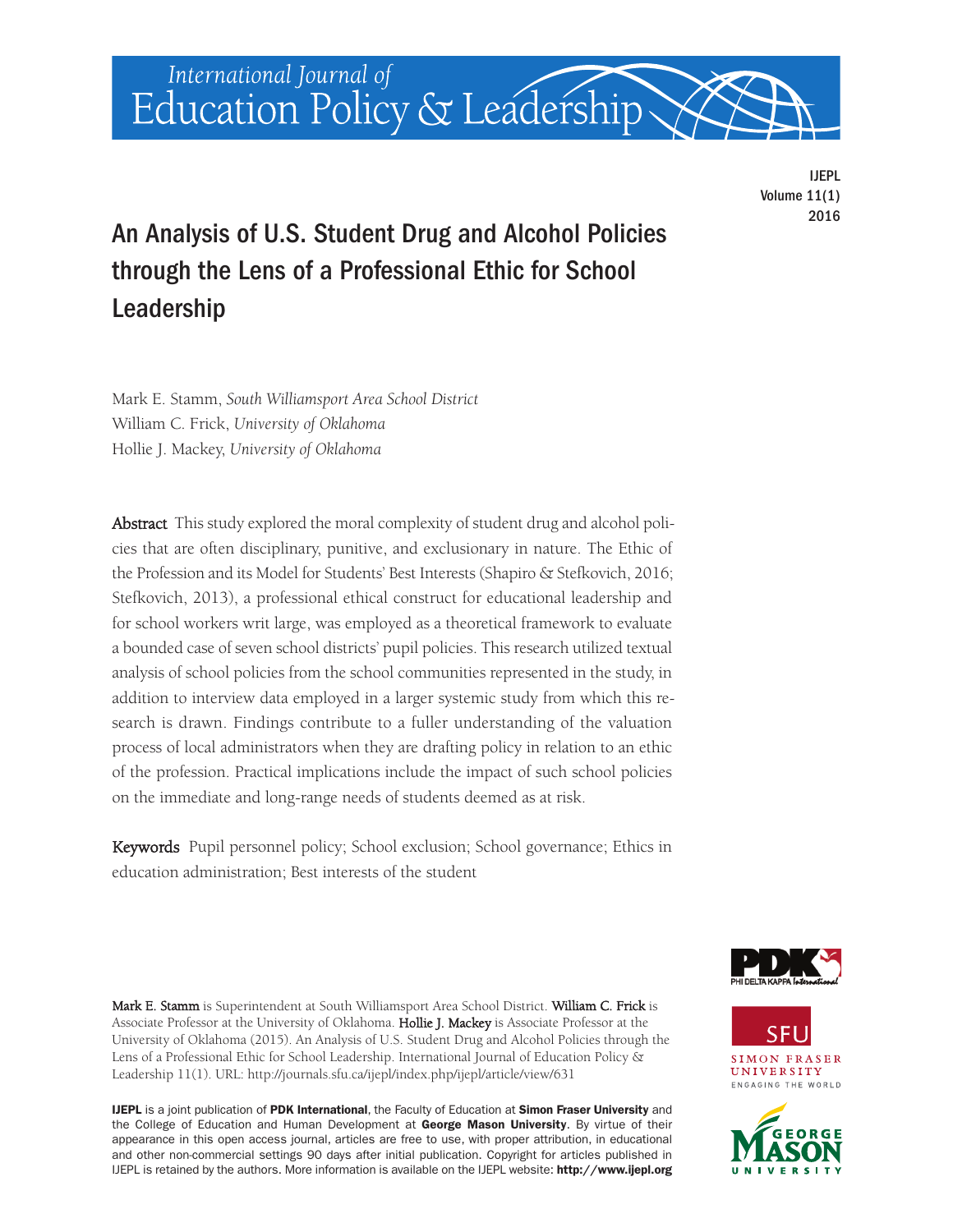Stamm, Frick, & Mackey

*Ethics and Student Drug and Alcohol Policies*

Drug and alcohol abuse is a significant problem in the United States, and its effects in schools are no exception. How schools weigh their response to students involved with drugs and alcohol against the needs of society, the school, and the student is a decision with implications that reach beyond the immediate issue of possession. Student drug and alcohol policies are typically housed under the umbrella of "zero tolerance," which includes school exclusion<sup>1</sup> as a common disciplinary technique. Zero-tolerance policies are intended to provide defined parameters that are applied equally to all students and that send the clear message that defined infractions are not permitted in schools under any circumstances (Casella, 2003; Martinez, 2009; Skiba & Peterson, 1999; Stader, 2004). Commentators have characterized zero tolerance as one of the most simplistic and subsequently flawed approaches to school discipline (Cornell & Mayer, 2010; Lukianoff & Haidt, 2015), citing a lack of empirical evidence to support its effectiveness (Chen, 2008; American Psychological Association Zero Tolerance Task Force, 2008; McNeal & Dunbar, 2010; Englehart, 2014) in addition to a host of unintended outcomes of a discipline policy naïvely thought to be effective based on rational choice and deterrence (Kupchik, 2015; Kupchik & Catlaw, 2015; Way, 2011).

Nonetheless, school districts regularly employ exclusionary practices in response to drug and alcohol infractions, although in more recent years, the discourse of equity versus the discourse of safety has gained some momentum and, as a result, has increasingly problematized zero tolerance policy and practice for a range of school discipline issues (Kennedy-Lewis, 2014; Epstein, 2014). This is especially evident in the joint policy position of the Civil Rights Division of the Department of Justice (DOJ) and the Office of Civil Rights in the Department of Education (ED), as expressed in the "Dear Colleague Letter" to publicly funded schools, which targeted disparate impact and restorative practices (US Department of Justice, 2014).

The purpose of this investigation is to focus on the rationale for disciplinary, punitive, and exclusionary student drug and alcohol policies by examining them through a specific ethical framework commonly utilized within educational administration. By applying an ethical framework designed for the profession of educational administration (Shapiro & Stefkovich, 2016; Stefkovich, 2013) to a constellation of pupil personnel policies situated at the local school district level, we propose that two goals can be accomplished: (1) the policies under consideration can serve as a test case for the utility and meaningfulness of an ostensibly agreed-upon ethic for the profession of school administration, and (2) pupil personnel policies of the kind analyzed within this study can be interrogated both by researches and practitioners either for their right, true, good, and praiseworthy qualities, or otherwise.

# Context of contemporary student drug and alcohol policies

In 2004, a survey by the National Survey on Drug Use and Health reported that 10.6 percent of teenagers between the ages of 12 and 17 used illegal drugs in the past month, 21 percent in the past year, and 30 percent in their lifetime. Other national surveys indicate that 37 percent of eighth graders and 72 percent of twelfth graders tried alcohol, and 15 percent of eighth graders and 44 percent of twelfth graders drank during the past month. More disturbing, another report reveals that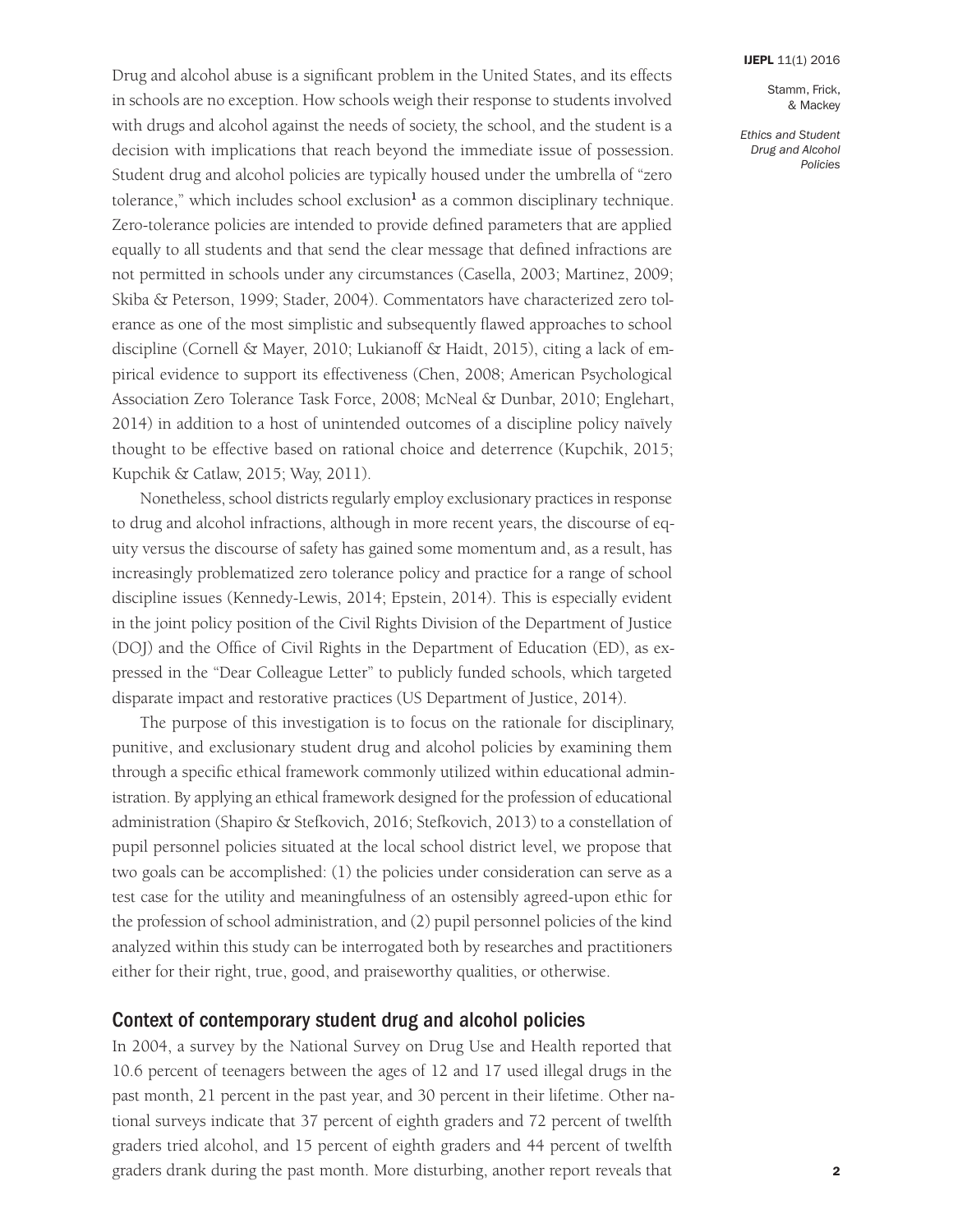nearly 20 percent of all youth aged 12 to 20 years report binge drinking (Centers for Disease Control, 2010).

Beginning in the 1980s with America's "War on Drugs," the nation's schools began to recognize their role in educating youth on the dangers of illegal substances and the abuse of alcohol. The Office of Safe and Drug-Free Schools (OSDFS), a subdivision within the United States Department of Education, was established in 2002 pursuant to the Drug Free Schools and Communities Act that pushed states, often by providing funding and resources, into adopting specific curricula that target illicit drug use among adolescents. For example, the Pennsylvania Department of Education (1999, 2009) regulations under Chapter 4, "Academic Standards and Assessment," mandate at each grade level (i.e., elementary, middle, and high school) that schools provide education to prevent the use and abuse of illegal substances, alcohol, and other harmful and toxic chemicals. This mandate is often fulfilled through school health curricula.

Schools address and extend beyond such curricular mandates by inviting local law enforcement agencies to participate with the school in educating youth about the dangers of drugs and alcohol. National non-government organizations with programs such as Drug Abuse Resistance Education (DARE) and Students Against Drunk Driving (SADD), now known as Students Against Destructive Decisions, exist in slightly over 30 percent of schools nationwide (Gottfredson & Gottfredson, 2001). These programs link the school to the community in an attempt to specifically prevent the possession, use, and abuse of illegal substances and alcohol while also deterring the destructive decisions of children and young adults. Schools, police, and parents attempt to form a united front by sending a clear and simple message to their children—that the collective finds it in the students' best interests to abstain from alcohol and drug use.

Beyond educative and social supports of various kinds, schools impose consequences on students for possessing, using, and abusing illegal substances and alcohol. Gottfredson and Gottfredson (2001) found that 98 percent of schools they surveyed had written policies regarding drug use. While these policies often include a counseling component, they are often couched in zero tolerance guidelines; that is, they require mandatory exclusion from school. Schools recognize the need to help students with a possible addiction or with risks leading to addiction, but they also see a need to punish the student and send a message to others that possession, use, and abusive behavior will not be tolerated. Consistent with the nation's posture toward drugs, schools have often taken a punitive approach toward students who violate school drug and alcohol policies.

To better understand the use of such policies, the National Center for Educational Statistics (NCES, 1997) surveyed 1,415 public school principals. The NCES discovered that 27 percent of the principals reported taking action against students under their drug and alcohol policy. Of these, half were excluded from school for more than five days, and an additional 30 percent were expelled. Some principals report that drug and alcohol related incidents are rare compared to other rule infractions that occur on a routine basis (Imich, 1994). Yet other research, conducted on a regional basis, indicates that up to 15 percent of all school exclusion is primarily related to illegal substances (see Massachusetts Department of Education, 2004).

Stamm, Frick, & Mackey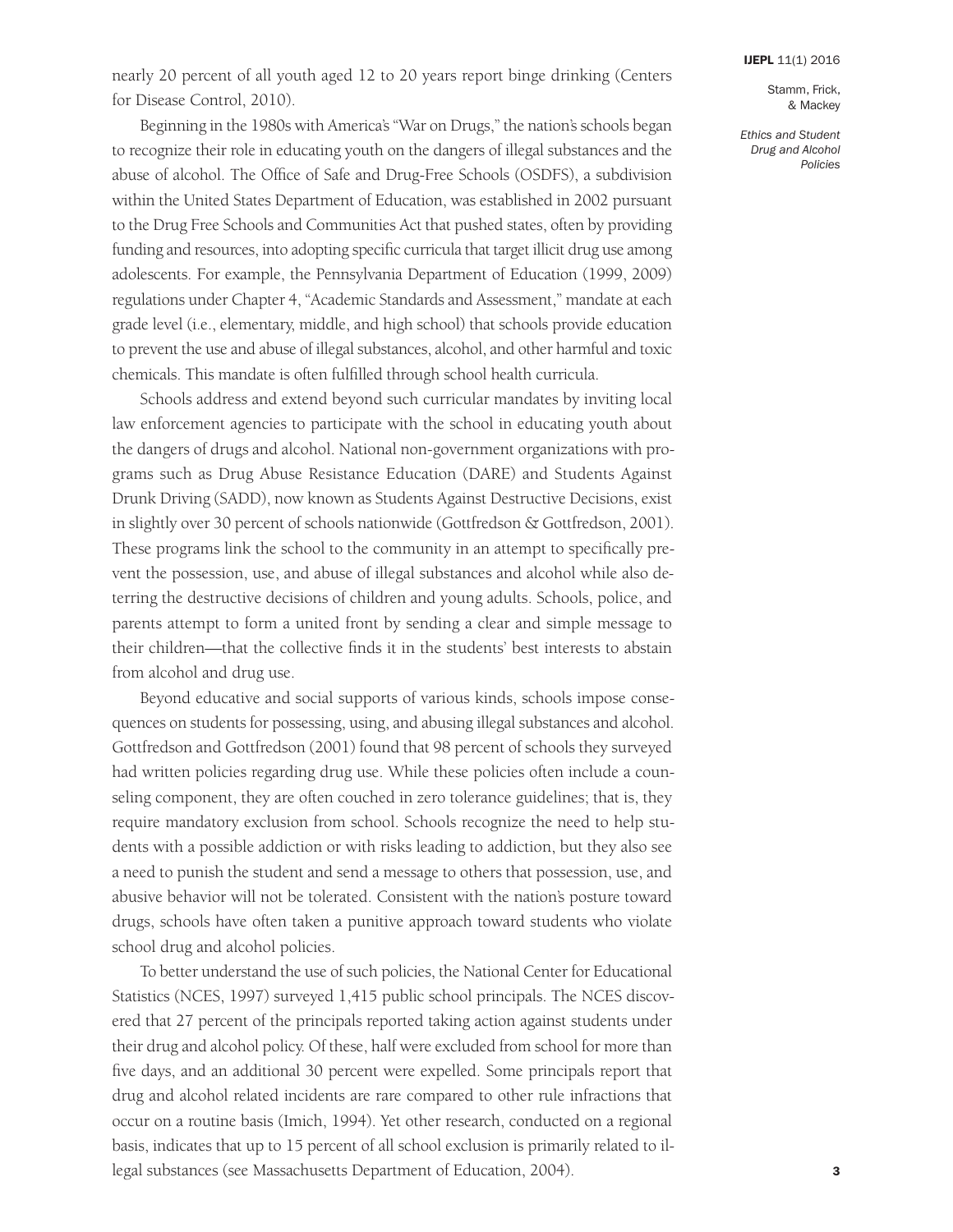Stamm, Frick, & Mackey

*Ethics and Student Drug and Alcohol Policies*

The purported rarity of disciplinary incidents as reported by principals stands in curious contrast in comparison to the level of adolescent use of drugs and alcohol cited previously. And although few students are actually disciplined under drug and alcohol policies, the literature indicates that involvement in delinquent behavior, 2 which may include alcohol and drug possession, use, and/or abuse, compounds the effect of school exclusion (American Academy of Pediatrics, 2006; Patterson, DeBaryshe, & Ramsey, 1989).

This study focuses on the rationale for student drug and alcohol policies that are disciplinary, punitive, and exclusionary. Given the prevalence of student drug and alcohol policies and the potential negative impacts of school exclusion on students for possession, use, and/or abuse of drugs and/or alcohol, there is little research into the design, purpose, and effect of student drug and alcohol policies and those who create them. Additionally, school discipline data are notoriously challenging to analyze due to the many factors that contribute to school discipline in general. Among these, Osher, Bear, Sprague, and Doyle (2010) include the developmental needs of students; teacher, student, and school culture; students' socioeconomic status; school and classroom composition and structure; pedagogical demands; students' and teachers' role expectations and capacity to meet the institutionally established expectations for their roles; and school climate as factors contributing to school discipline data. Administrators have little control over most of these, yet face the challenge of making discipline decisions on a daily basis for infractions influenced by these myriad factors. As cited in the NCES report (1997), supposedly few students are disciplined under drug and alcohol policies relative to other rule infractions, but the compounding effect of school exclusion (American Academy of Pediatrics, 2006) warrants a greater understanding of the rationale behind the design and enforcement of such policies. Specifically, this compounding effect occurs when a student is excluded from school and is unable to benefit from school support, such as counselors, positive adult interaction, and time spent accountably within the school day. In short, the consequences of the policies designed to prevent the student's involvement with drugs and/or alcohol could, in effect, facilitate greater at-risk behavior.

A number of scholars have found that the unintended consequences of applying zero tolerance outweigh the rationale for these policies (Chen, 2008; Civil Rights Project, 2000; Verdugo, 2002). Unintended consequences include the overuse of suspension as a teaching tool and the misuse of the policies by administrators (Martinez, 2009). Zero tolerance policies often give administrators the ability to use discretion and modify suspensions; however, many disregard this option (Osher, et. al., 2010). Another unintended consequence stems from the disproportionate representation of racially or ethnically diverse students and those with special needs (Civil Rights Project, 2000). Exclusion from school is also linked to higher drop-out rates, repeated suspensions, and poor academic achievement (Martinez, 2009).

What is the rationale behind student drug and alcohol policies that are disciplinary, punitive, and exclusionary? Are students' best interests being served by such policies, or are these policies formulated, adopted, given regulatory power, mandated or incentivized, and implemented for other purposes and aims? School leaders in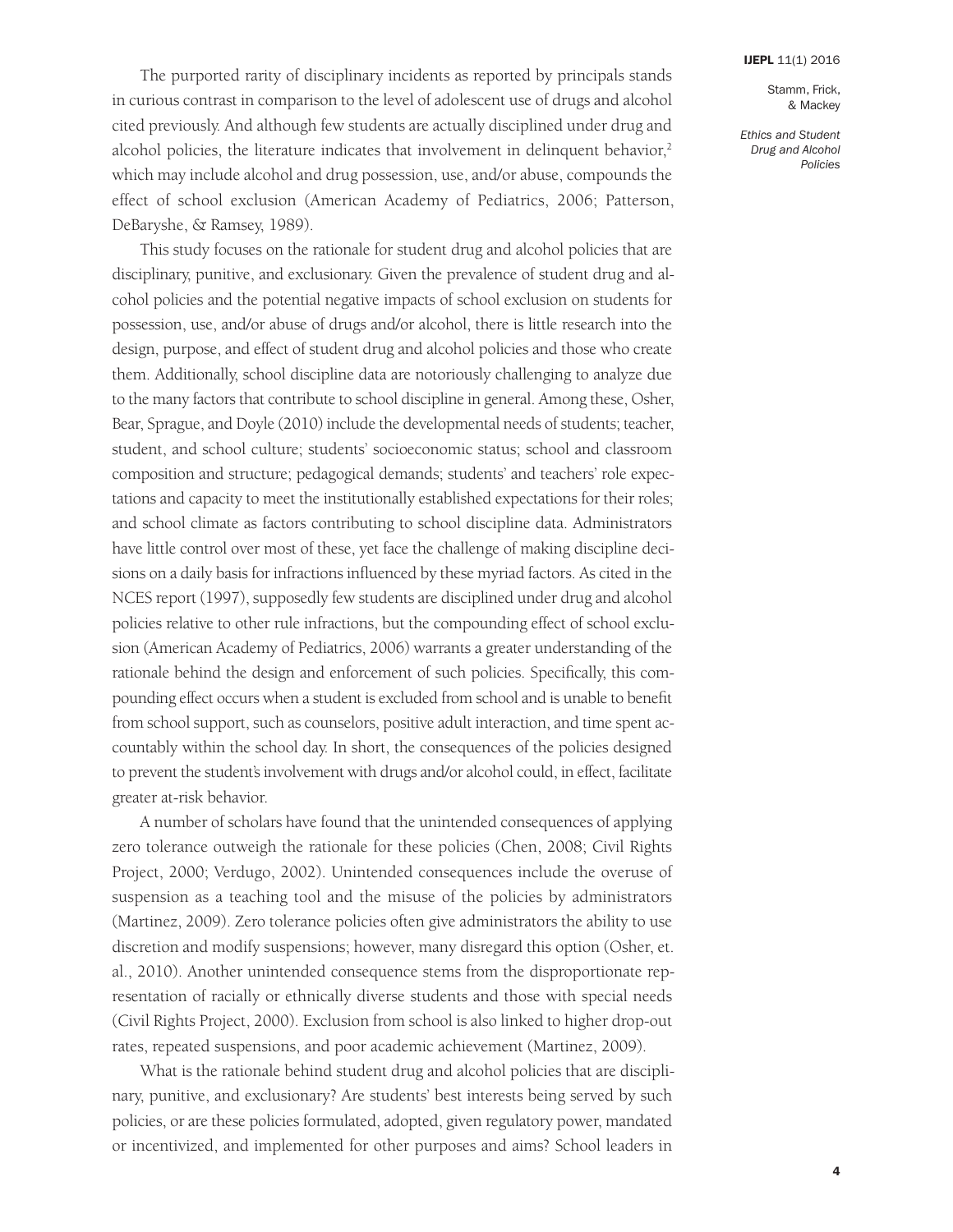both their fiduciary and official capacities as administrators are implicated in such questions; and these therefore are the very questions that give rise to this study.

Shapiro and Stefkovich (2016) and Stefkovich (2013) argue that school administrators require an entirely new ethical paradigm to guide their decision-making process in such situations. They advocate the use of the professional injunction that is, responding to each student's individual needs in order to promote their success. A careful examination of how drug and alcohol policies might or might not serve the best interests of the student was sought by examining a related group of existing school district policies.

### Related literature

Out-of-school suspension is the most widely used form of punishment for students in the United States (Raffaele-Mendez, Knoff, & Ferron, 2002; Skiba, Peterson, & Williams, 1997). Out-of-school suspension is typically defined as the exclusion of a student from the school building and from campus and school related activities for a period not exceeding 10 consecutive days. In a survey of a large Midwestern school district, Skiba, Peterson, and Williams (1997) found that 33 percent of disciplinary referrals resulted in school exclusion. A middle school student, the study concluded, had a one in four chance of being excluded from school between fifth and eighth grade. Approximately one percent of these exclusions were for drugs and alcohol. At the high school level, students experience, on average, five days of exclusion each year (Raffaele-Mendez et al., 2002). In both middle and high school, the exclusion removes the child from school support, increases the likelihood of further disciplinary problems, contributes to an achievement gap, and ushers withdrawal from school prior to graduation (Skiba, Michael, Nardo, & Peterson, 2002; Wu, Pink, Crain, & Moles, 1982; Gregory, Skiba, & Noguera, 2010).

An oft-cited reason for school disciplinary exclusion is administrators' need to maintain a positive school environment free from excessive distraction so as to support instruction for all students. The typical argument made for suspension is that a student is disruptive of instruction and detracts from other students' learning and collective needs. In other words, "it is the net effect that matters" (Epstein, 2014). Of course, this argument is based on a discourse of safety rather than equity. Public schools are for everyone, but especially for the weakest and most vulnerable of society. A discourse of safety asserts and elevates the needs of the group over the needs of the individuals and overlaps with a neoliberal de-emphasis on social responsibility in favor of individual responsibility. Conversely, equity robustly considers the role of social forces in creating uneven opportunity and sees a child's non-compliance with a school's pupil personnel policy as an indication of an issue much larger than the child herself. Rather than focusing on individual "failings," the most important school response is to focus on the development of the whole child (Scherer, 2009), rather than solely on academic achievement in preparation for the labor force. Kennedy-Lewis (2014) argues that when students are noncompliant or choose to do wrong, (1) there is an underlying problem that needs investigation, (2) there is a possible misunderstanding or mismatch in expectations for behavior, (3) schools have a responsibility to educate fully, (4) consequences should be logical and restoraStamm, Frick, & Mackey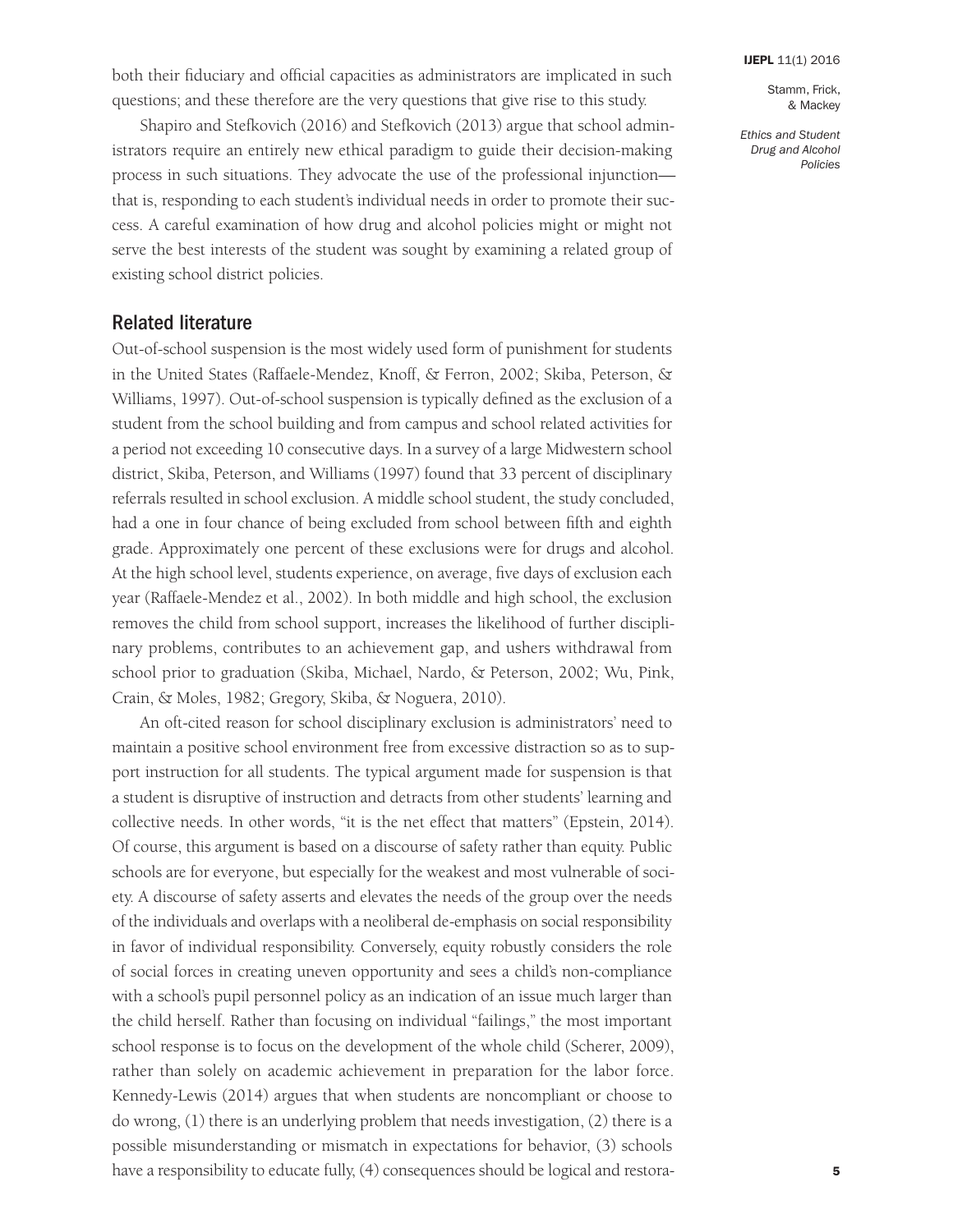Stamm, Frick, & Mackey

*Ethics and Student Drug and Alcohol Policies*

tive, (5) compliant students should be taught to empathize with, support, and learn by thinking critically with students who struggle behaviorally, (6) schools should give ongoing support for all students to develop their full potential, and (7) schools should operate on student-centered, proactive, reflective approaches rather than group-centered, reactive, biased approaches. As Englehart (2014) indicates, because of the "be-all and end-all of disciplinary decisions, administrators can abdicate themselves of responsibility for the exclusion of students, which neither makes the school safer nor is in the *best interest of the student* involved" (p. 680, italics added).

School drug and alcohol policies outline such consequences as exclusion, expulsion, and criminal prosecution for possession, use, and/or distribution on campus. Although existing literature condemns exclusionary practices (Imich, 1994; Maag, 2001; Morrison & Skiba, 2001), schools choose this route more than any other form of discipline (Raffaele-Mendez et al., 2002; Skiba, Peterson, & Williams, 1997). Although in-school suspension is an alternative that is used in schools to avoid removing students from school supports, the practice was not articulated as a disciplinary school-response option in the drug and alcohol policies reviewed in this study.

School district policies must address several audiences. Primary stakeholders include the individual student, the student body as a whole, the administration, and the community. Epp and Epp (2001), in reviewing Canadian school discipline policies and alternative programs, concluded that the concept of exclusion is contradictory per se. They argue that the justification for exclusion is to force a student to behave and thereby remain in the school. However, evidence from Christle, Nelson, and Jolivette (2004), Imich (1994), Skiba, Peterson, and Williams (1997), and Kupchik and Catlaw (2015) suggests that exclusion is, in itself, driving students farther from the supports of the school, thus eroding their stake in the institution and broader society. These findings appear to directly challenge whether administrators, in following school and district policies, are responding to students' needs.

For those students who are disciplined at home when excluded and who see the school as essential to their future, exclusion can be effective (Morrison & Skiba, 2001). However, the Civil Rights Project (2000) concluded that not only does removing the student sever their connection with the supports provided by the school environment, it also hinders the ability of essential personnel to reach the student. These findings indicate that school exclusion as a disciplinary technique for rule infractions, in general, and for the possession, distribution, use, and/or abuse of illegal substances and alcohol specifically, may not be in the immediate best interests of the individual student.

Dupper (1994) and Knoff (2000) argue that alternatives to exclusion have yet to be adopted because of a reluctance to include other stakeholders in school discipline processes. For example, in a survey of school social workers, Dupper (1994) discovered that in those schools with social workers on site, just over one third reported that they were included in the discipline process of the school regarding exclusion. Knoff (2000) also argues that school psychologists are not fully utilized in the creation of alternatives to school exclusion. Dupper and Knoff's observations are important considering the frequency of exclusions and who is affected—3.1 million students in 1998 according to the Civil Rights Project (2000), with middle school– aged students typically excluded at the highest rates.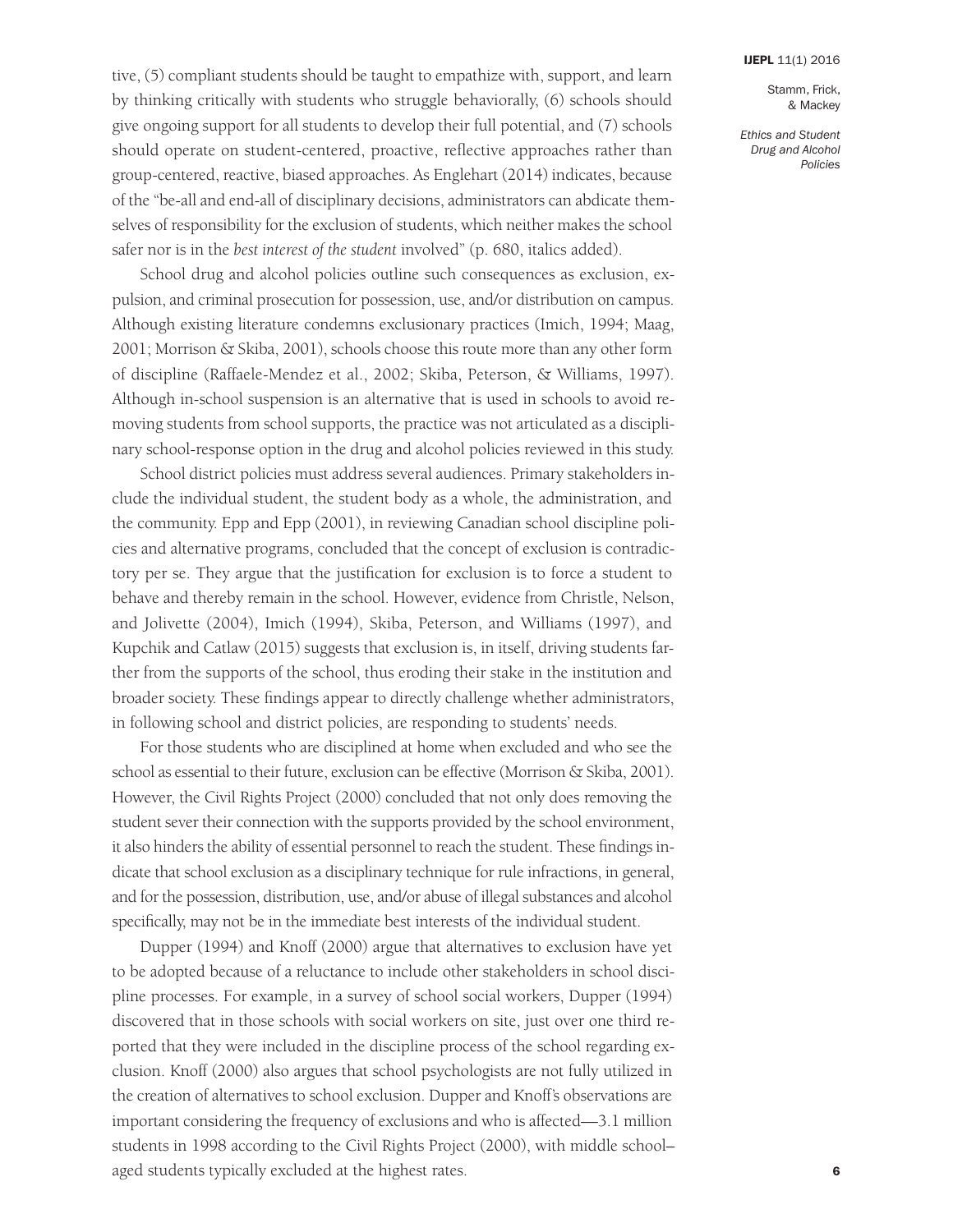Stamm, Frick, & Mackey

*Ethics and Student Drug and Alcohol Policies*

Delinquency risk is an additional complicated matter related to exclusionary discipline policy responses toward students involved with illegal substances and alcohol. Delinquency is a problematic issue involving communities, families, schools, and the courts. The problem, like drug and alcohol use and/or abuse, is not new. For instance, the North Carolina Department of Juvenile Justice and Delinquency Prevention (2003) found that, of adjudicated youth in that state, 78 percent were between 13 and 15 years old. Of those, 58 percent had serious disciplinary problems in school and slightly over one in every three had a history of substance abuse.

The central issue is not whether students will be delinquent, but how schools will respond as an agency that influences and shapes adolescent behavior. The Civil Rights Project (2000), along with McFadden and Marsh (1992), contends that exclusion does not reduce disciplinary problems but rather enables students to engage in increased delinquent behavior (Committee on School Health, 2000). In addition, the students most likely to be excluded from school for disciplinary reasons are without parental supervision.

The more obstacles placed in front of a child, the less likely they are to see options. Children from lower socioeconomic backgrounds are likely to already suffer from a lack of emphasis on education and not see the value in school (Rothstein, 2004). As these students begin to struggle academically, they are more likely to break school rules and challenge authority (Costenbader & Markson, 1998). Given that exclusion is the primary means of school discipline (Morrison & Skiba, 2001), these students will eventually find themselves on the outside of the school community and removed from school supports (Epp & Epp, 2001; Walker, 1998a, 1998b). Lacking parental supervision during the day and already demonstrating a willingness to break rules, they are at risk of delinquency (Committee on School Health, 2000).

A student's involvement with illegal substances and alcohol, and a school's response to that involvement, can alienate students from school. Students may no longer see value in the school or in an education, in which case they fail to learn the lesson the school might be attempting to teach (Glasser, 1985). A process may be set in motion that reinforces a school's policy-driven disciplinary action: because the excluded student no longer causes disruption to the classroom or the administration, stakeholders inside the school community may conclude that exclusion is effective at addressing rule infractions. Unfortunately, this type of effectiveness may be at the expense of the immediate and long term best interests of the disciplined student. The aforementioned studies argue that schools need to recognize the path that many students at risk find themselves on and how exclusion impacts their future.

A substantial argument can be made against school exclusion, especially for students demonstrating behaviors placing them at further risk of deviant behavior (such as possession, distribution, use, and/or abuse of drugs and/or alcohol). However, the majority of drug and alcohol policies seem to favor exclusion as a primary disciplinary response, as opposed to in-school suspension or other forms of progressive disciplinary responses, including restorative justice approaches. This apparent disparity between the research informing expert opinion and the school governance informing administrative practice led us to question how student drug and alcohol policies and those who oversee and implement them rationalized those policies and their outcomes.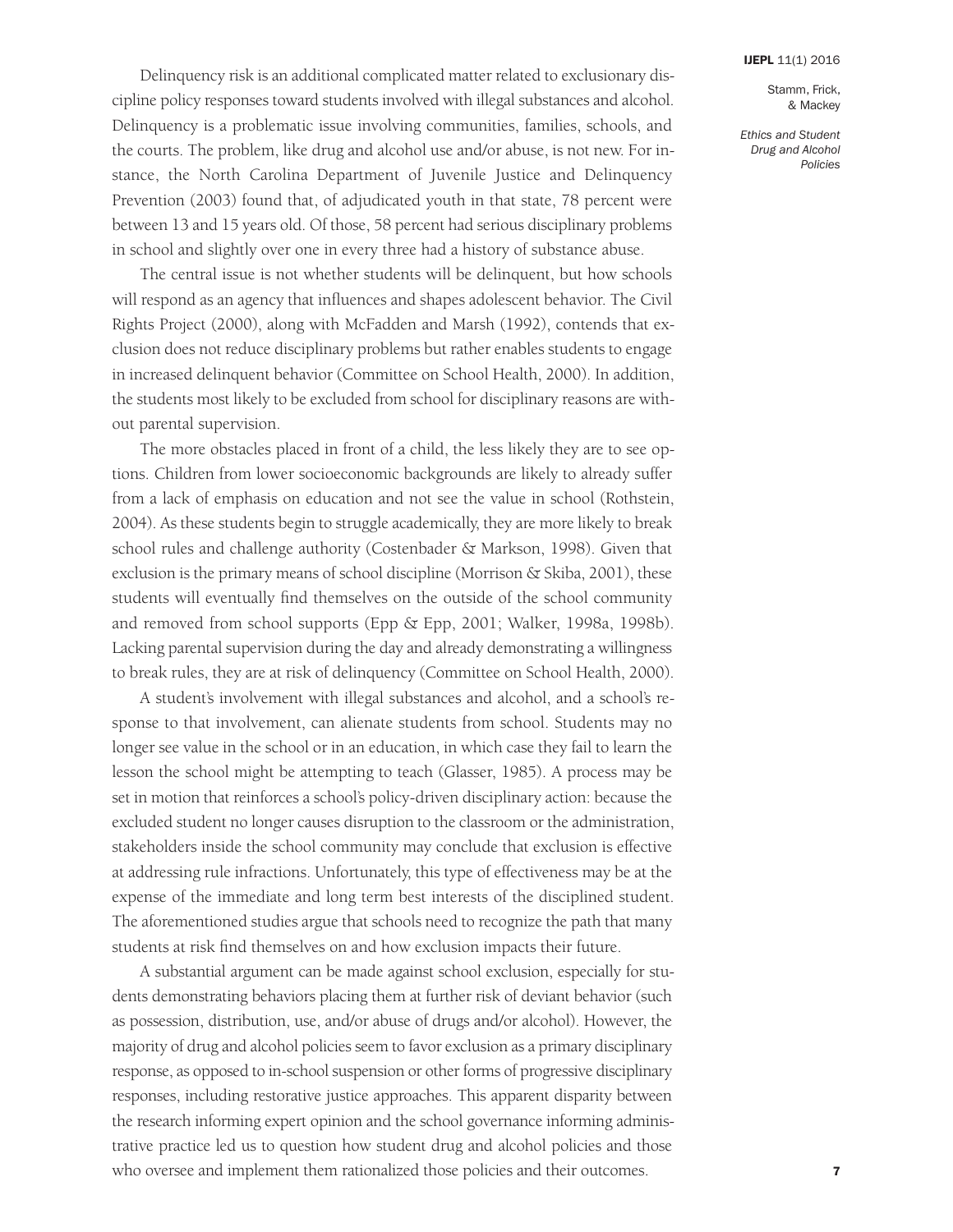# Theoretical framework

There are several distinct theoretical perspectives for ethical and moral leadership within educational administration. The prominent ethical themes, standpoints, or "paradigms" consist of justice (Rawls, 1993; Strike, Haller & Soltis, 1998), care (Beck, 1994; Noddings, 1988), critique (Apple, 1982; Foster, 1986; Giroux, 1992), community (Dewey, 1909/1975; Furman, 2004), virtue (Begley, 2005; Starratt, 2004), and profession (Shapiro & Stefkovich, 2016; Stefkovich 2013). These moral perspectives, typically articulated as theories of duty, guidance for individual ethical decisionmaking, expressions of relational morality, or guidance for establishing moral school environments, provide a backdrop for understanding an ethic for the profession.

A systematic professional ethic for the field of educational administration, or what has been referred to in literature and practice within educational leadership as the "Ethic of the Profession," is clearly expressed in the work of Shapiro and Stefkovich (2016), Stefkovich and O'Brien (2004), and Stefkovich (2013). This perspective argues for an ethical construct or system that considers the moral aspects unique to the profession of education and educational leadership in particular (Shapiro & Stefkovich, 2016). The ethic of the profession considers the ethical frameworks of justice, care, and critique not as totally distinct, incommensurable moral reasonings, but as complementary—a "tapestry of ethical perspectives that encourages … rich human response to … many uncertain ethical situations" (Starratt, 1994, p. 57). The Ethic of the profession, although informed by other moral theory, is distinct unto itself as a framework to guide and inform educational leadership as a practical and moral activity.

The Ethic of the profession indicates that a disparity often exists between community standards, professional codes meant to inform decision-making and conduct, and the personal moral values of administrators that guide their judgment and behavior. An attempt to integrate professional and personal codes of ethics while attending to community standards can lead to moral dissonance, or a clashing of codes. In responding to this inevitable discord, the Ethic of the profession is grounded in a reasoned consideration of that educational shibboleth, "the best interests of the [student]" (Walker, 1998a, 1998b). The student's best interests are the focal point of the ethic of the profession. A model for determining the best interests of the student consists of a robust focus on the essential nature of a child's individual rights within the schooling process; the duty of responsibility to others for a common interest—both in terms of the school worker's responsibility, but the child's as well; and respect as mutual acknowledgement of the other as having worth, value, and dignity unto themselves (Stefkovich & O'Brien, 2004; Stefkovich, 2013).

The ethic of the profession, and more precisely the "best interests of the student" model (Stefkovich & O'Brien, 2004; Stefkovich, 2013), emphasizes the student's well-being as a fundamental value. This orientation is reflected in professional association codes, various ethical perspectives, the standards of the profession set forth by the Interstate School Leadership Licensure Consortium (1996, 2008), and the empirical and jurisprudential research of Walker (1998b). For instance, the first injunction within the American Association of School Administrators (2007) *Code of Ethics* reads as follows: "To these ends, the educational leader subscribes to the following statements of standards. The educational leader: 1. Makes the education and well-being of students the fundamental value of all decision making."

Stamm, Frick, & Mackey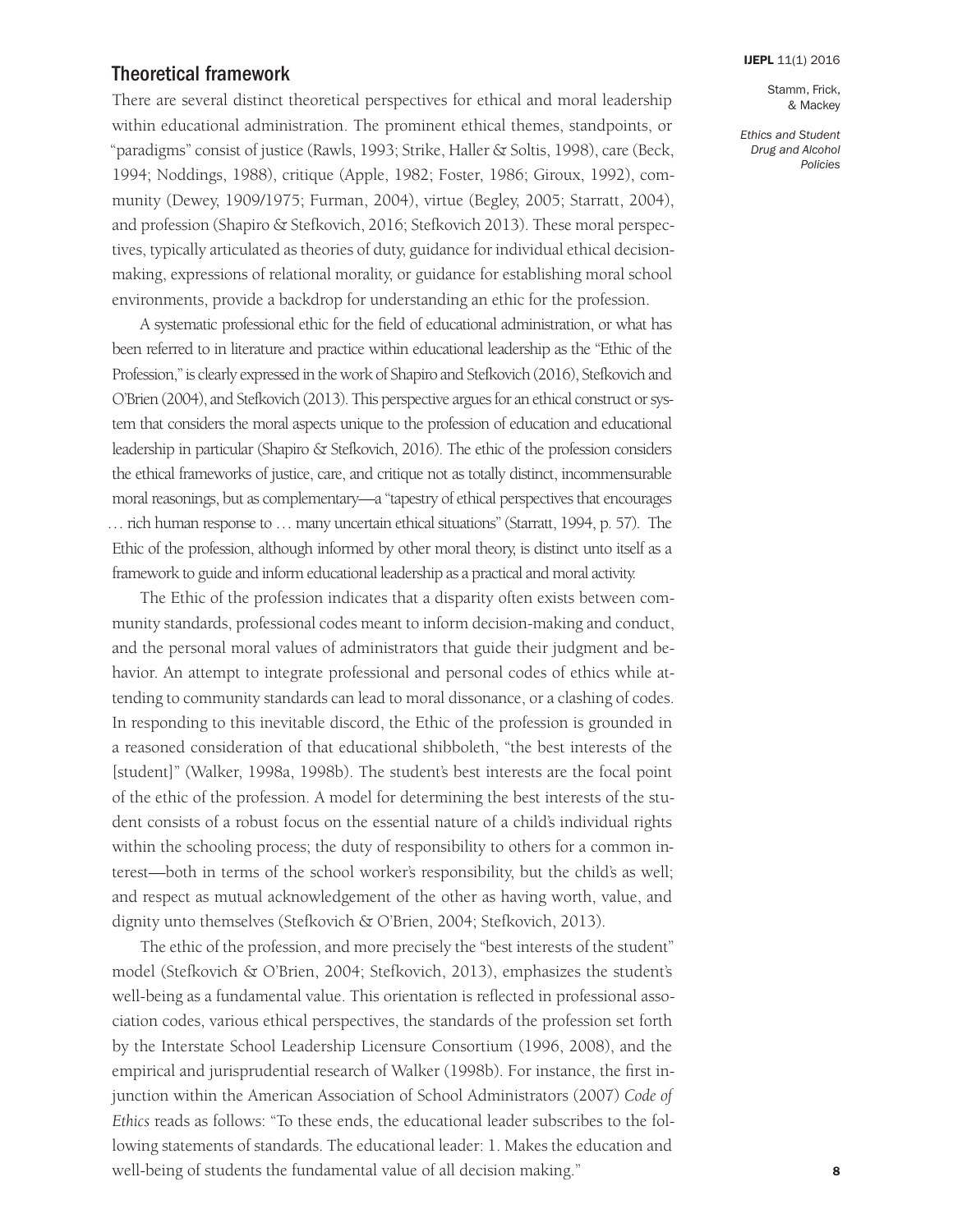Stamm, Frick, & Mackey

*Ethics and Student Drug and Alcohol Policies*

The aforementioned sources support a reasoned consideration of the best interests of the student as the "backbone," or moral imperative, of the profession—with this basic principle driving the profession and serving as an ethical ideal at the heart of a professional paradigm for educational leaders (Shapiro & Stefkovich, 2016). The expression is therefore theorized to be much more than simple shop talk or a "party line;" rather, properly conceived, it can serve as a moral imperative for the profession. The ethical model described here moves the work of school administration beyond well-meaning jargon into an ever clearer moral reality by proposing a three-tiered standard of student rights, responsibility, and respect, built on the foundation of an ethic of professional practice.

Professionalism, as defined by Walker (1998a), is an ethic that places the needs of the student above teacher, administration, or the organization itself. What those needs are is largely determined by the specific contexts of time and place. The complexity of determining those needs is the inherent difficulty faced by school leadership. Walker (1998b) contends that the complexity of the concept of *best interests of the child* is best illustrated by focusing on the *interests* surrounding the student. According to Walker, interests include: (a) individual (i.e., uniquely personal), (b) public (i.e., civil/state), and (c) social (i.e., communal care, respect and responsibility) (1998b). This complexity is the foundation upon which the ethical standard of *best interests of the student* is constructed; not as a home for administrators to find refuge in, but as a beacon to guide their actions amid competing value-informed interests.

### Methods

A cross sector of seven regional student drug and alcohol policies was analyzed to uncover policy verbiage and structure indicative of the values and beliefs of the school districts from which they were retrieved (Edwards & Nicoll, 2001). This analytical framework focuses on print language as purposeful, tactical, and reflective of power struggles within the organization and its environment.

### *Acquired policies*

The drug and alcohol policies from seven local education agencies (LEAs) within a specific geo-spatial region, comprised within and serviced by single Intermediate Unit, <sup>3</sup> were selected for comparison (see Appendix). The group selection was based on geographic connectedness and administrative collaboration between the respective LEAs. Each LEA was a member of the Pennsylvania School Boards Association (PSBA), which provides policy services to Pennsylvania school districts. The impact of the PSBA on public school policy in Pennsylvania creates, in many instances, general uniformity between school districts across the state. The PSBA, as part of its service to school districts, provides a comprehensive policy service with uniform nomenclature, legal research, and appropriate citations. As such, most Pennsylvania school districts have policies with similar content and pagination, making comparisons across districts more coherent. Although the seven districts represented in this study, and their associated policies, are not meant to represent drug and alcohol policies from across the state, the influence of a state-level organization on these local policies is apparent.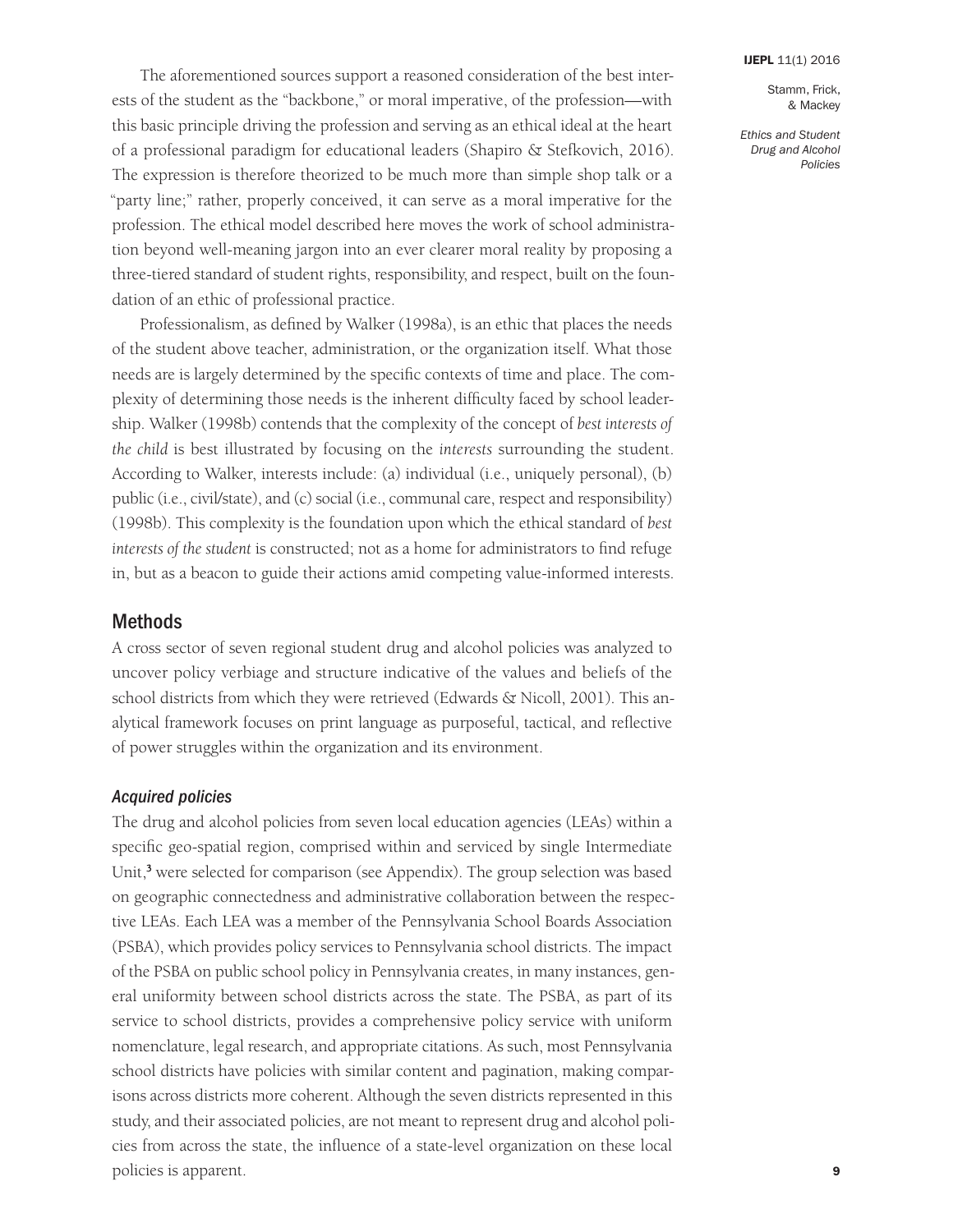Stamm, Frick, & Mackey

*Ethics and Student Drug and Alcohol Policies*

The seven school districts are part of the same intermediate unit. The intermediate unit hosts monthly meetings with district superintendents to facilitate dialogue on issues of educational and regional significance. District principals also hold similar monthly meetings hosted by a different district each month on a topic of common concern. These meetings facilitate ongoing communication between school districts. Both geographic features and professional networks have established a historical connection through the regional municipalities and school districts.

Although school district policy is part of the public record, each school district's name has been changed to a letter from A to H. In addition to the seven school districts and their related policies, the PSBA model policy was included in the content narrative analysis with the understanding that its context-generic quality and broad use as initial policy guidance for districts could be helpful in comparing and contrasting textual variance among the seven policies in the study.

### *Policy analysis procedures and organization of the study*

This analysis was intended to focus on subtle differences in language that enabled a closer inspection and understanding of internal conflicts or organizational perspectives as represented both within and between the seven policies and their respective districts. Narrative content analysis was used to examine each policy (Edwards & Nicoll, 2001). The analysis framework utilized within this study consisted of 1) whole text organization (WTO); 2) clause combination (CC); 3) grammatical and semantic features (S/WC) (e.g., transitivity, action, voice, mood, modality); and 4) words (W) (e.g., vocabulary, collocations, use of metaphors, etc.). Each policy was viewed through these analytical categories in order to extrapolate structural or semantic differences that indicated values articulated through written policy.

In a study whose goals are to closely examine the normative investments of student drug and alcohol policies, narrative content analysis is a relevant method for extracting textual meaning. Narrative content analysis systematically examines how different text discourses appear, and how policy implementers use them to make sense of and potentially carry out certain "philosophical beliefs about the nature of students or the purpose of schools … used to establish and maintain particular educational practices and outcomes" (Kennedy-Lewis, 2014, p. 167). Taking the "argumentative turn" in policy analysis, this study examines the linguistic expression that underwrites and stabilizes assumptions for policies "in the face of an issue's uncertainty, complexity or polarization" (Roe, 1994, p. 3; van Eeten, 2007).

# Results and discussion of policy comparison

Following the Edwards and Nicoll (2001) policy study elements, WTO, CC, and S/WC were considered and analyzed for each of the seven district policies and for the PSBA model, in order to determine the comparative extent to each of the written documents reflected organizational values and goals.

### *Whole text organization*

Whole text organization is defined as the major categories and sub-categories of a document. The influence of the PSBA on local school district policy was apparent,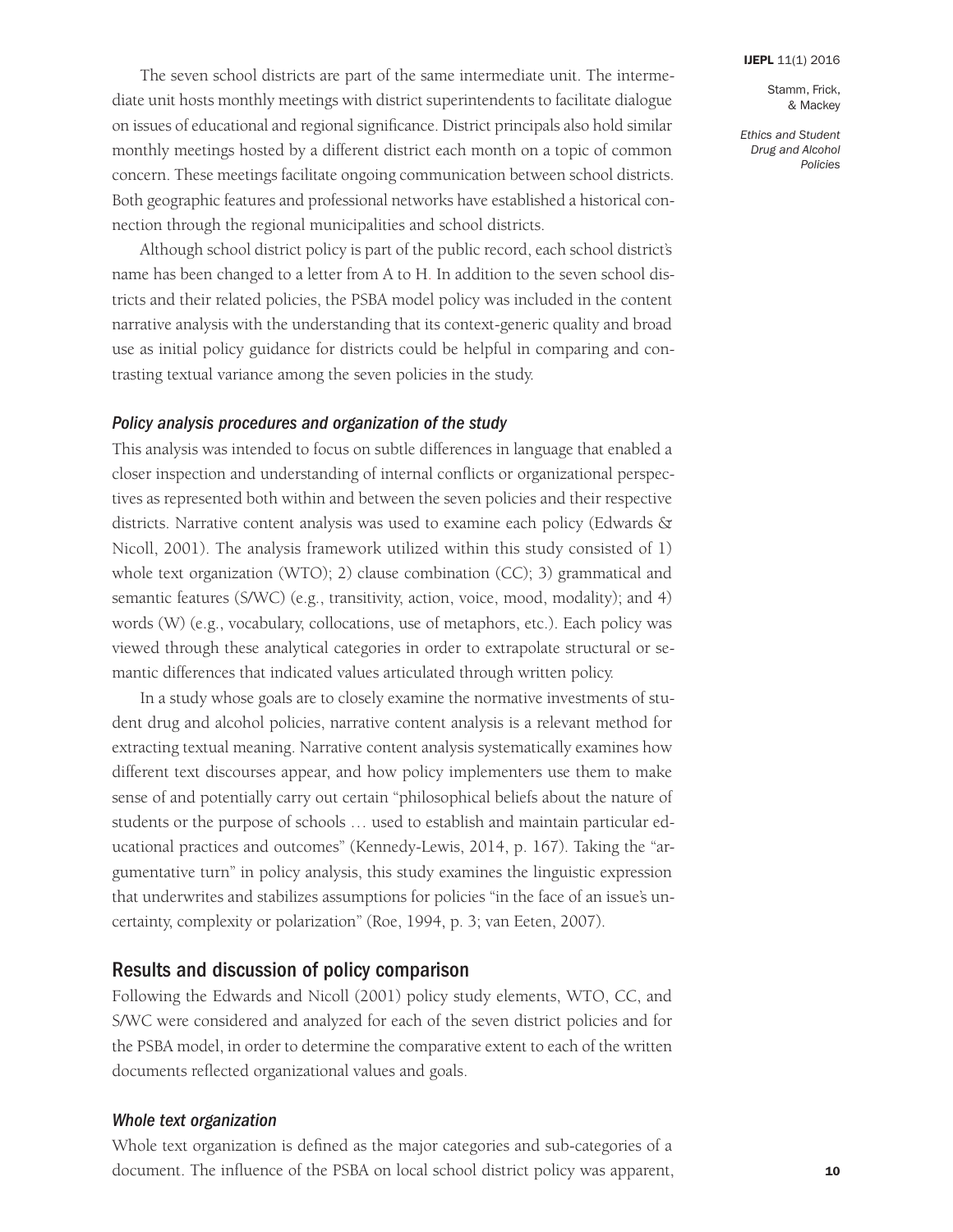Stamm, Frick, & Mackey

*Ethics and Student Drug and Alcohol Policies*

especially on the smaller school districts in the sample. Among four of the seven school districts, the whole text organization for the policy under consideration was virtually identical. The PSBA model policy included a) Purpose, b) Definition, c) Authority, d) Delegation of Authority, and e) Guidelines, with sub-categories Steroids and Reasonable Suspicion/Testing. District F and the two largest districts in the group, G and H, had different whole text organization.

The group of district policies yielded both similarities and differences. The bounding of the group was validated by the matching matrices in two districts and by information such as monthly inter-district administrative meetings along with frequent sharing of policies by district administrators, as indicated in an interview with one district administrator. The differences in the policies provided indicators of how separate school communities might conceptualize the best interests of the student.

The policies for districts G and H were similar. Collaboration at some level between the two districts was apparent. Each district had a comprehensive matrix that governed administrative action in drug/alcohol related incidents. The matrices were identical for districts G and H, a correspondence that was not evident in the policies of other school districts in this study. In addition, districts G and H included categories not contained in the PSBA model policy. These identical matrices support the above observation that professional networking occurred among districts.

An earlier version of district F's policy was, like the other six districts in this study, similar in its organization of the whole text relative to the PSBA model. However, the policy as revised in February of 2006 contained three additional "nested" policies. Drug and alcohol policies were assigned the nomenclature #227 according to the PSBA schema. District F was the only district in the study to have the following sub-policies: #227 Within School Parameters, #227.1 Outside School Parameters, #227.2 Incentive,<sup>4</sup> and #227.3 Anabolic Steroids. The other school district policies in this study included a section on Anabolic Steroids, and most included clauses for inside and outside school parameters, as will be discussed later, but only District F set these considerations aside as separate policies within its #227 Drug and Alcohol Policy.

This isolated indicator illuminated the policy's unique quality in comparison to other policies in the sample District F, or the district's governing bodies and community, appeared to place considerable importance on clearly defined rules and consequences that were supposedly vigorously applied. At first blush, the modus operandi of this district appeared to be policy-driven organizational goal attainment at the expense of members and their needs. Therefore, based only on policy analysis, district F appeared to operate from an adult-centered perspective rather than a child or student–centered perspective (Smith, 1998; Stefkovich, 2013; Walker, 1998a, 1998b).

The differences can be interpreted two ways. One is to interpret them as the result of linear thinking and clear organization on the part of a school board, superintendent, or building leadership team focused on promulgating a large and expansive policy. The other interpretation follows Bolman and Deal (2008) by suggesting that such highly structured policies are indicative of organizations that adhere to a bureaucratic structural functionalism that values goal completion above the needs of constituents and employees. There may be, however, a utilitarian purpose: the greater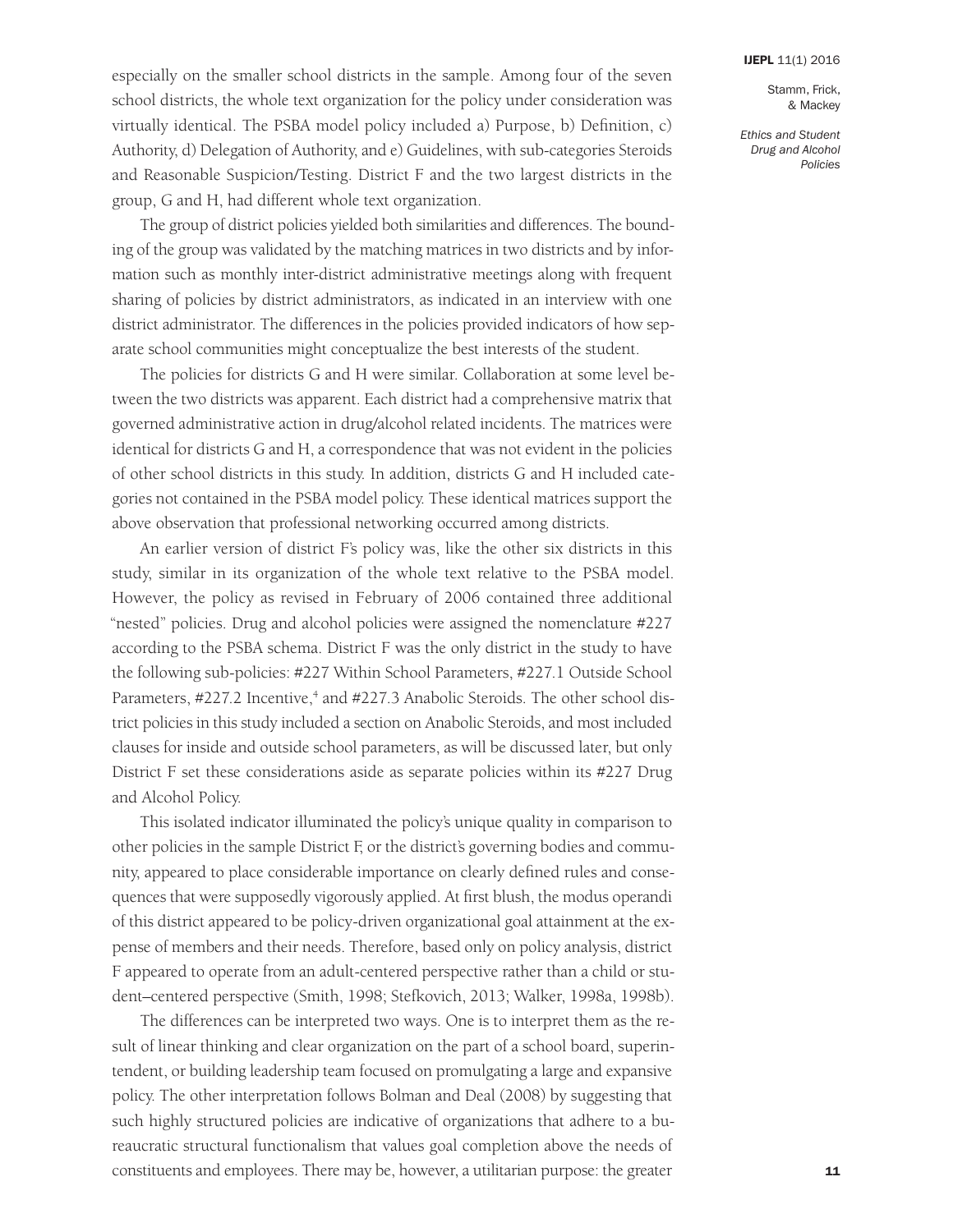good for the greater number (Mills, 1951)—that is, ensuring the safety and security of hundreds of adolescents in a confined space.

### *Clause combination*

School exclusion. Expanding the policy analysis to include clause combination and word usage assisted in understanding the tactical approach of the policy, as indicated by Edwards and Nicoll (2001). Specific aspects of the drug and alcohol policy school exclusion, off campus incidents, and counseling—were of central concern. As such, four clauses were analyzed in each of the seven school district policies.

Of all seven districts, district F had the longest school exclusion requirement and was the only district within the bounded group with mandatory 10-day exclusion for a first offense. Other district policies mandated exclusions from three to five days, and district H practiced 10-day exclusion, but none codified a full suspension (i.e., 10-day exclusion) from school on the first offense. Such measures did not appear to recognize expert opinion driven by research on the potential negative effect of school exclusion in general (Skiba et al., 2002; Wu et al., 1982) and of exclusion for youth "at risk" specifically (Committee on School Health, 2000). Why the exclusion clause exists in five of the seven policies cannot be determined from this analysis, but one can conjecture that it is the impact of several forces such as school culture, community expectations, and a punitive societal model.

Off-campus incidents. For off-campus incidents, the district policies fell into several groups. Although district F was not alone in disciplining students for incidents that occurred outside school parameters, the districts differed on how they perceived their role in exerting authority outside the schoolhouse. The drug and alcohol policies at district F and district H were enforced if the student participated in an extracurricular or co-curricular activity and was involved in a drug or alcohol incident outside the school day. The U.S. Supreme Court, in two separate decisions, gave LEAs greater authority over students participating in extracurricular and cocurricular activities, citing arguments that these students volunteer to participate in such activities and thus tacitly agree to greater scrutiny by the district (Vernonia School District v. Acton, 1995; Board of Education v. Earls, 2002).

Both districts' policies specifically mentioned events such as dances, musical performances, the prom, and commencement as events at which a student's infractions could justify exclusion. However, district H's policy (unlike that of district F), stated that "students must be found guilty before they can be disciplined at school for a drug/alcohol related incident that occurred outside the school" (District H SD Policy #.2.d., 2003). District F appeared to take a more assertive position and adhered to a lesser legal standard of "reasonable suspicion." In other words, district F utilized the same standard of judgment as it did for on-campus, during-the-schoolday incidents, where a simple preponderance of evidence is the operative requirement for pursuing disciplinary action.

The specification of the lesser standard of reasonable suspicion for incidents that occurred off school property was an indicator of the assertive approach of district F toward students involved with drugs or alcohol inside or outside the school facility. Although it cannot be inferred from this analysis whether this was a punitive measure

*Ethics and Student Drug and Alcohol*

*Policies*

Stamm, Frick, & Mackey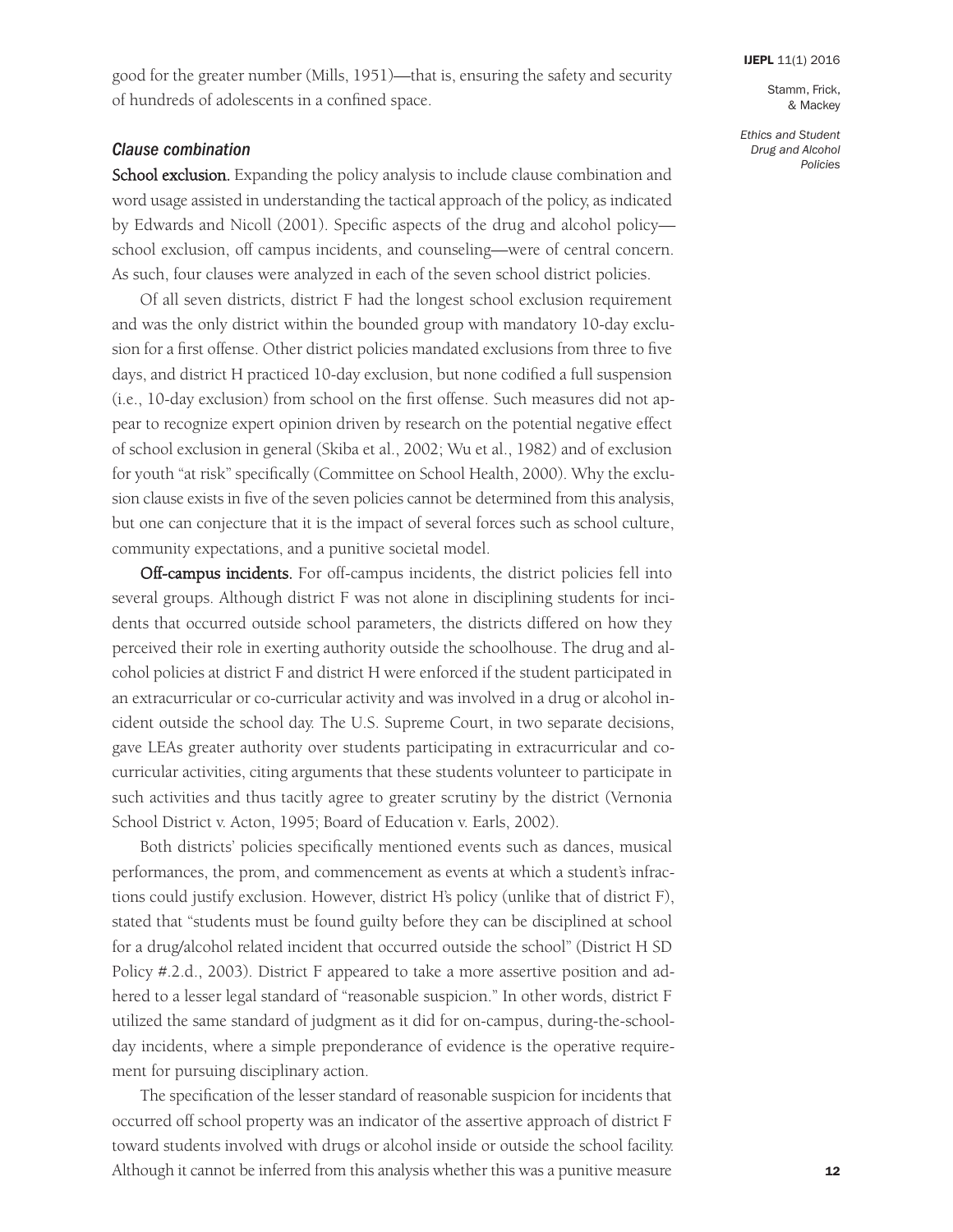to control student behavior, it can be assumed that the district perceived its authority as reaching beyond the schoolhouse and considered this authority a necessity in order to act more quickly than the judicial process.

Counseling*.* The counseling requirement was the final area of clause analysis. The seven policies all contained counseling statements, but approached the subject with varying degrees of expectation for the school's involvement. All the policies mentioned counseling, but two of the policies mandated counseling and two of the policies required a drug and alcohol assessment. In one of those policies, counseling was not required. District F was different in that it mandated a referral to the schoolbased student assistance program and 12 hours of counseling. Like the PSBA model and the other policies, district F incorporated the school-based assistance program, but unlike other policies, it mandated a specific period of counseling (i.e., 12 hours) regardless of the circumstances or severity of the incident. The other policies deferred to the local drug and alcohol agencies for counseling requirements, using phrases such as completion of counseling as recommended by a specific agency.

The counseling clause in district F's drug and alcohol policy was significant. The policy appeared to defer to the student assistance program, but then stipulated its own counseling requirement of 12 hours for all students in violation of the policy. The policy stopped short of establishing standards for counseling, but it enabled the service to be provided by a wide range of professionals and programs. This appeared as a tactical clause designed to show nominal respect to the student assistance program while keeping the decision-making power in administrative ranks. Such lack of specificity may also indicate a lack of co-operation and perhaps even trust between private drug and alcohol agencies and the school administration. In addition, the 12 hours of counseling was consistent whether the incident was the first offense or the third offense for a particular student.

Only district A had a similar clause that mandated specific counseling requirements. However, district A required any student disciplined under the policy to complete an education and treatment program called STOP. STOP is managed by a local drug and alcohol agency that employs a scripted program of discussion topics for goal setting. The disciplined student must also participate in a school-based student intervention group. There is no specific time requirement for the student intervention group. District F policy contained no such stipulations beyond the 12-hour counseling requirement.

The policy element differences provide insights into the various districts represented in the study. District F's policy, although structurally similar to the others', had notable differences in student discipline and counseling requirements. Edwards and Nicoll (2001) argue that textual analysis reveals how a policy is reflective of the environment in which it emerged and continues to operate. None of the school districts' policies spoke to the complexity of determining the individual needs of each child in their particular uniqueness under varying circumstances, as in Walker's (1998b) conceptualization of the varied interests of the child. Individual or personal interests of students appeared to be secondary to adult interpreted, defined and driven public and social interests concerning children.

Stamm, Frick, & Mackey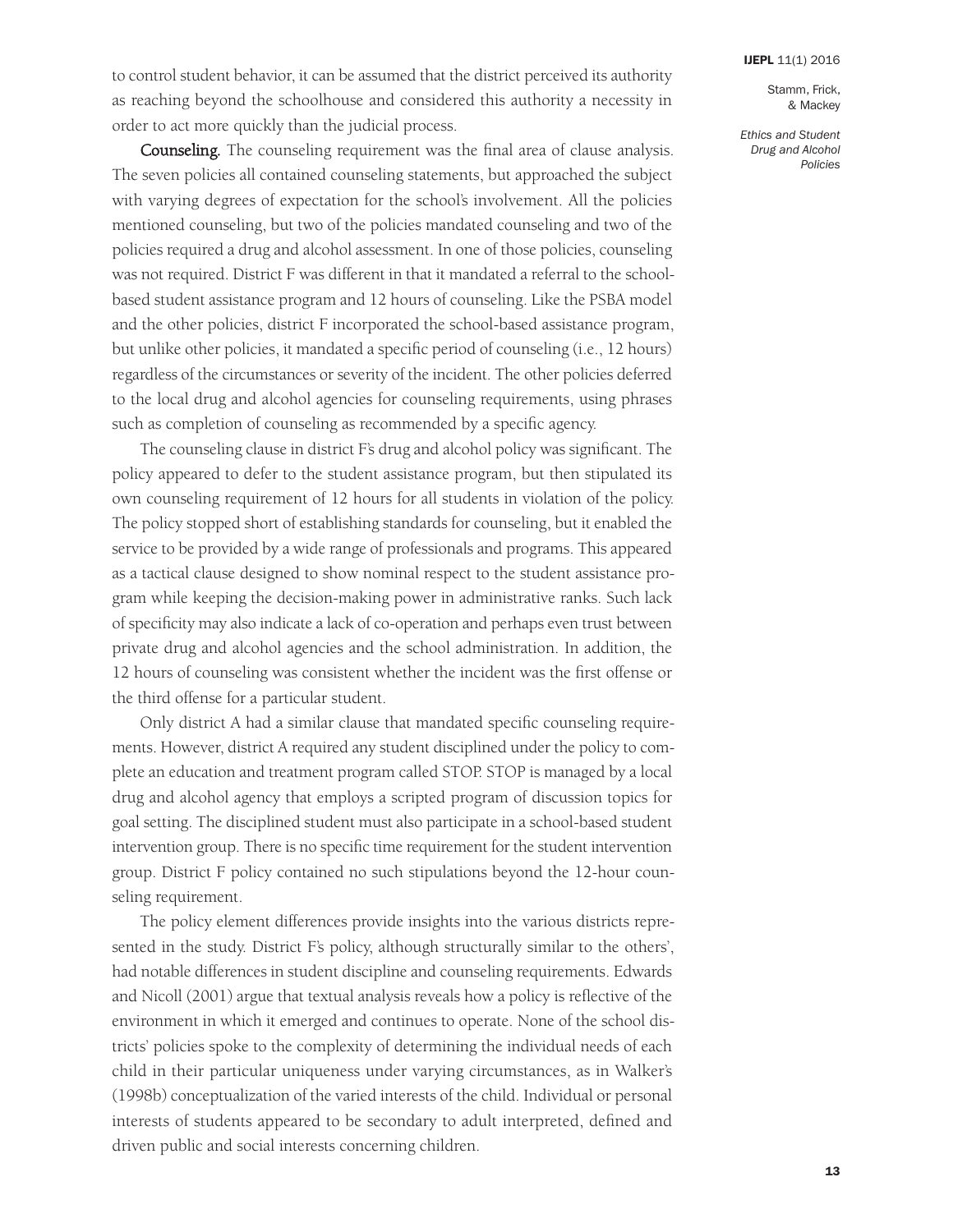### *Semantics and word choice*

The effect of the PSBA on school policy was apparent when comparing semantics and word choice. A tertiary review of the mood between indicative, subjunctive, and imperative verb tense in each policy found only minor differences. One exception was noted in the policy for district G. District G was the largest district with a student population twice that of any other school district in the bounded group. The racial makeup was also different in that 36 percent of its student population is non-white (Pennsylvania Department of Education, 2011). The remaining districts in the study all had smaller and less racially diverse student populations. The policy for district G includes a lengthy section dedicated to providing a policy rationale based on national commentary and a local survey conducted in May 1996. None of the other policies in the sample contained such a narrative.

Despite differences in the policies as assessed through the other analysis perspectives, there did not appear to be any meaningful semantic differences in the sample group relative to the issues of school exclusion and counseling. The impact of the PSBA model in structure, semantics, and word choice was apparent in the uniformly neutral tone of the individual policies. Based upon document analysis and informant interviews, such commonalities in word choice were most likely the result of legal guidance through the PSBA than of informal administrative networks.

# **Conclusion**

Policy analysis using word choice and organization is valuable in illuminating the politics of discourse in policy arenas and in exploring the relationship between policy texts and their historical, political, social, and cultural contexts (Taylor, 2004). On the surface, policy provides a framework allowing an organization to function. According to Osher and Quinn (2003), policies enable activities to occur, determine the distribution of scarce resources, and enable the transfer of authority. A more critical analysis of policy can illuminate the intricacies of distribution of power and political struggles within an organization. Dissecting the policy and comparing it to similar examples can also reveal organizational characteristics and the perspectives of people who create and enforce the policy. For our purposes, these same analyses yield insights into the ethical and moral implications of pupil personnel policy.

This study sought to illuminate the rationale for seven student drug and alcohol policies that were employed in a specific geospatial region and that were, to varying degrees, disciplinary, punitive, and exclusionary. The researchers considered whether the attitudes of social actors who craft such policies, and of the administrations who enforce them, are governed by an ethic (professional or otherwise) of acting morally and passionately on behalf of students, or whether their attitudes and corresponding actions toward a student in violation of the district drug and alcohol policy were guided by other, non-student-focused considerations, including responding to organizational rule procedures and goals.

Our purpose in this investigation was to uncover how school districts and their communities differ in the design and impact of student drug and alcohol policies and to what extent such policies, as written, are in concert with a professional ethical framework proposed by Shapiro and Stefkovich (2016) and Stefkovich (2013).

### **[IJEPL](http://www.ijepl.org)** 11(1) 2016

Stamm, Frick, & Mackey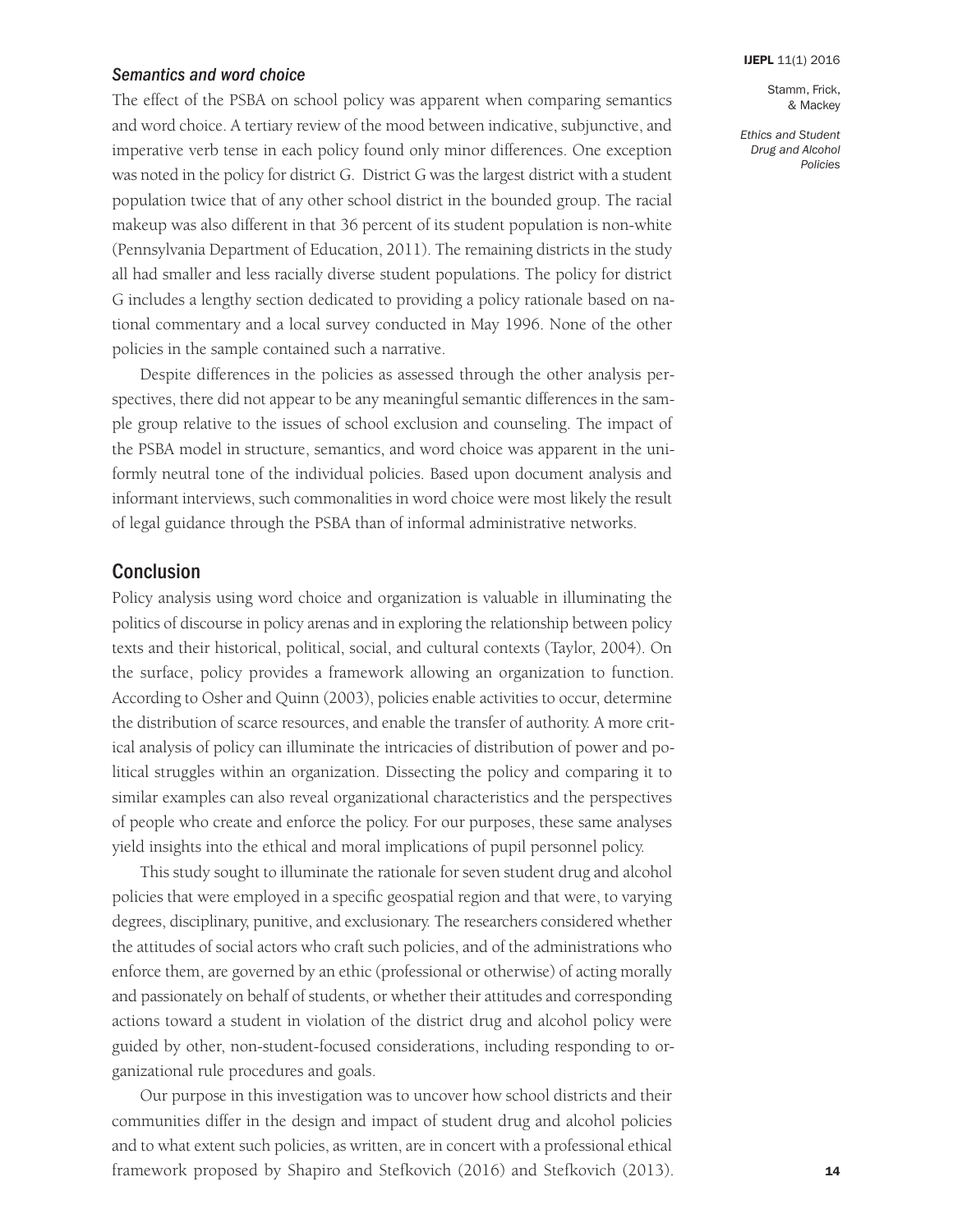Stamm, Frick, & Mackey

*Ethics and Student Drug and Alcohol Policies*

Returning to the initial goals of this research, we would like to draw conclusions about 1) the analysis of pupil personnel policies considered within this study as a test case for the utility and meaningfulness of an ostensibly agreed-upon ethic for the profession of school administration, and 2) the interrogation of pupil personnel policies of the kind analyzed within this study as right, true, good, and praiseworthy in regard to students and their various needs. Are students' needs being served by such policies and are these policies open to critique and revision based upon the theoretical analysis employed?

This study reveals the elaborate delineation of rules indicative of school district organizations that adhere to structural, policy-driven solutions where ultimately rulefollowing and codified administrative guidance is placed ahead of institutional goal attainment (Bolman & Deal, 2008) or the needs of specific organizational members, particularly students (Shapiro & Stefkovich, 2016). Goal displacement, or rule-following at the expense of the purposes for which the rules were written, is a regrettable phenomenon of organizational life. It is as if having a policy and regimentally following it, without variation or critical reflection, will solve organizational "problems" that happen to consist of, under these circumstances, the clientele schools are intended to serve. However, students are not the *problem*, they are the *reason* behind the moral imperative of the goal of an educated society. A clear illustration of the findings reported this research is cogently expressed by Willower and Licata (1997) in this insightful illustration:

An example … would be when pupil control, which is a means to the end of learning, becomes and end in itself. … [There is a] distinction between attempted, successful, and effective leadership acts. The first fails in the attempt to devise a structure to deal with a problem, the second successfully puts in place a structure for problem resolution, and the third puts such a structure in place and is effective, that is, it resolves the problem. (pp. 30–31)

Most organizations, especially those whose intended outcomes are, will exhibit a variety of successful, but not very effective, structures. We are all familiar with the committee that was praised for its efforts but did little to resolve the problem it was created to address. Successful but ineffective structures can sometimes contribute to the resolution of problems other than those that they were charged to solve, such as when a committee set up to deal with the problem of drug use in schools helps improve public relations while failing to influence drug use. Administrators need to be sensitive to subtle problems such as goal displacement and successful but ineffective structures if they are to move their organizations forward in substantive ways.

In the case of a professional ethic for educational administration, and essentially implicating those who are cultural workers at any and all institutional levels who are focused on developing and imparting tools to the next generation and beyond, this ethic has been viewed as a redundancy (Green, 1987). According to Green (1987) and others, professions are defined by the logic of their goals toward, and definitional relationships with, a larger public. By sheer virtue of a profession's internal character and structure, normative qualities emerge within it that either include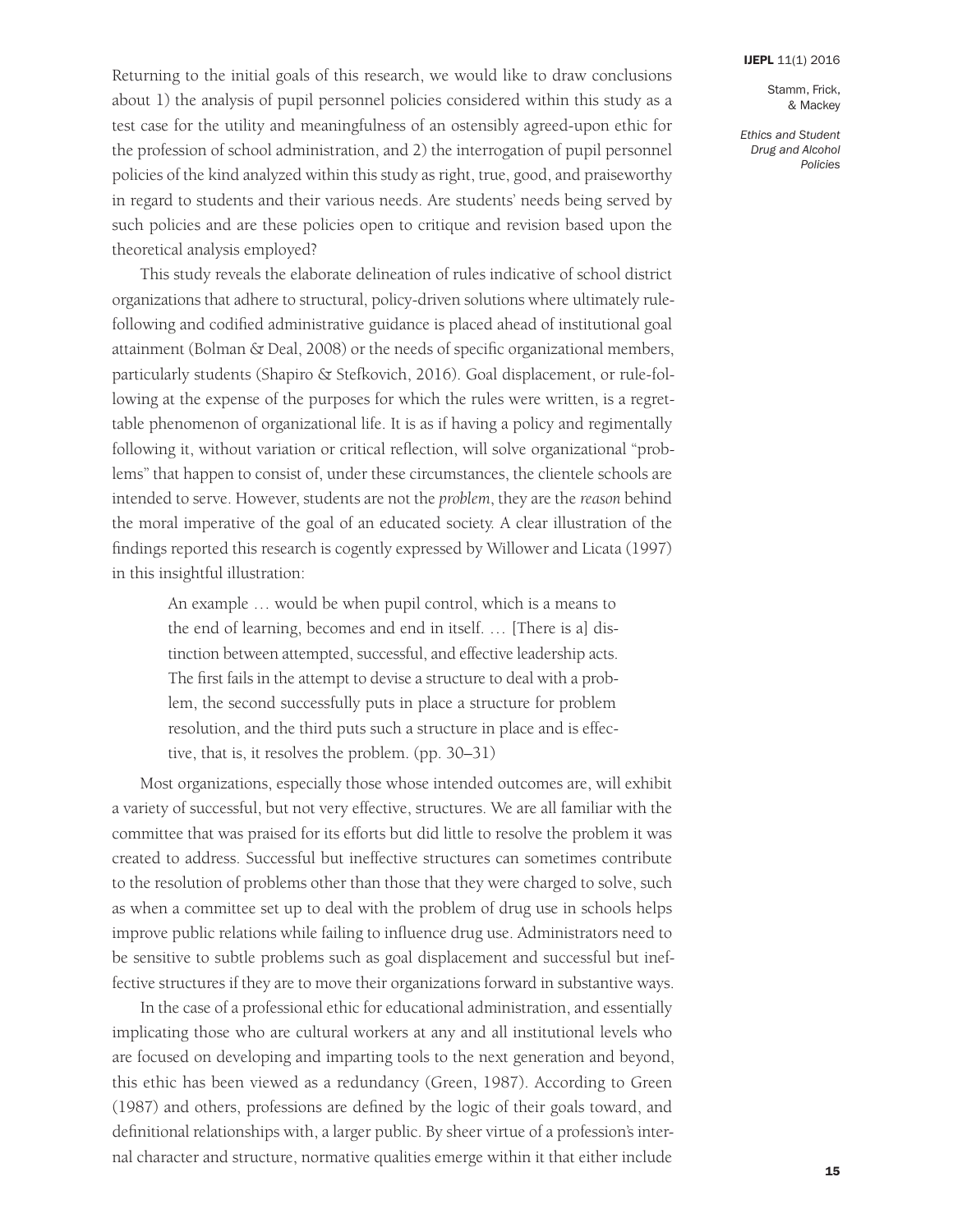or exclude those from practice. In addition, the very meaning of the maxim, "the best interests of the student," appears to be varied and indeterminate thanks to the multiplicity of circumstance and context.

With the above critique in mind, this research brings forward a paradox between equality and equity (Shapiro & Stefkovich, 2016) as they pertain to more fully conceptualizing what it means to *serve the best interests of the student*. The paradox of equal versus equitable treatment is not new (Aristotle, trans. 1989), and this research illustrates the complexity of ethical decision-making among competing constructs of school administrative morality and right conduct, especially as pertaining to the interpretation and execution of pupil personnel policy. Policy-driven equal treatment of students, for the sake of efficiency, expedience, consistency, or even public relations, can result in unfair treatment, because relevant characteristics and circumstances of students differ and require varying and unique responses. Equitable treatment means unequal treatment and response, whether supported by policy or not, precisely in order to be fair. Drug and alcohol school exclusion policies clearly do not meet an equitable standard of fairness and therefore do not effectively respond to the best interests of each individual student.

The zero tolerance, exclusionary policies examined in this study serve as a test case for the utility of the ostensibly agreed-upon ethical framework (Frick, 2011) that guides this study. How can such a test case be useful for practitioners who are open to questioning their own decision-making? School leaders often look to the parameters of law and promulgated district policy in order to make final decisions when student discipline cases arise. Clearly, school districts are on firm legal ground with school exclusion policies (Fischer, Schimmel, & Stellman, 2007). But what is legal is not necessarily ethical. Punishing and excluding students and thereby exposing them to the compounding affects of school disconnectedness does not take into account individual students' best interests. The students' needs are not clearly met and their success (academic or otherwise) is not sufficiently promoted (Shapiro & Stefkovich, 2016). School leaders and other school officials take on the responsibility of maintaining drug and alcohol free school environments. If zero tolerance policies worked as intended and ensured this type of learning environment for students, there would be no need for studies such as this one. Educational leaders would be wise to reconsider the unreflecting application of current drug and alcohol policies given the volume of literature indicating their detrimental effects on students and the lack of evidence supporting their effectiveness. These policies are only one tool educators have on hand to address the complex, and often challenging, school discipline issues they face daily. The test case of this policy analysis problematizes the taken-for-granted, naïve perspective that societal structures and properties are simply the way things are. Reasoning and acting ethically means navigating the paradoxes inherent in leading and managing within an institutional position, on the one hand, and being an activist against practices and procedures that do not support democratic processes, freedom, and social justice, on the other (Kozol, 2005).

The ethic of the profession calls for a discriminating leadership response to others, particularly children and youth, and this obliges administrators to engage in an elevated critical consciousness and reflective practice about our larger social world, its instituStamm, Frick, & Mackey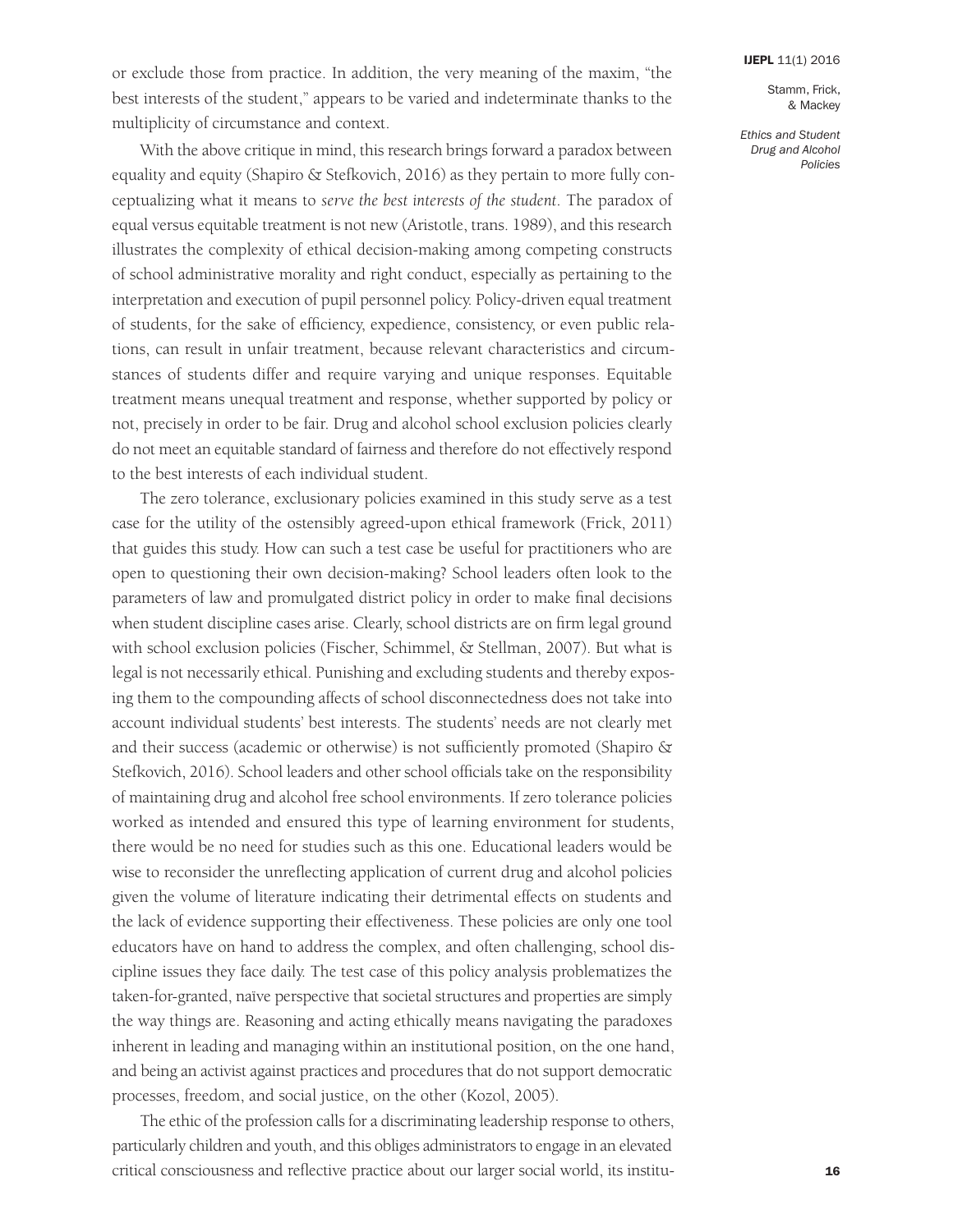Stamm, Frick, & Mackey

*Ethics and Student Drug and Alcohol Policies*

tions, and the dynamics of power and privilege. Most of the policies in this study are clearly replicative and conform to external policy guidance. While some policies appear to attend to individual student differences through required counseling services or by other means, the policies do not explicitly encourage thoughtful administrative discretion based on a professional ethic. Although this can jeopardize the best interests of the individual student, particularly in relation to policy structures that shape social reality, thoughtful administrators can re-envision student discipline policies. In this sense, the Ethic of the Profession and its Model for Students' Best Interests (Shapiro & Stefkovich, 2016; Stefkovich, 2013) has great utility in its formulation of professional moral authority for carrying out the fuller purposes of schooling.

One consistency among scholars and practitioners alike is their expressed need for innovative approaches to dealing with student behavior issues. There is a missing element in the basic premise of pupil control and safety: specifically, the needs of the offender are not valued or addressed (Mackey & Stefkovich, 2010). Until school policies and related practices reflect a commitment to serving the best interests of students, both as individuals *and* as a collective, and school leaders decrease their reliance on exclusion as a means of guiding student behavior, the unintended consequences of "one size fits all" policy strategies will continue unabated.

# **Notes**

- 1. School exclusion is defined as the removal of a student from school and school activities for at least one but not more than 10 school days. Exclusions greater than 10 consecutive school days constitute expulsion.
- 2. Patterson, DeBaryshe, and Ramsey (1989) describe the process of delinquent behavior as beginning with a lack of positive family interaction, leading to school failure and social rejection, then leading to membership in a deviant peer group.
- 3. The state of Pennsylvania is divided into 29 Intermediate Units. Each Intermediate Unit is a state educational entity that provides development and support services for local school districts in its region.
- 4. The incentive section of the policy provides an opportunity for students who voluntarily admit to a drug or alcohol problem to receive counseling under the policy without school exclusion. To take effect, the student must request to be placed under the incentive section prior to being in violation of the policy and it is available only once to each student.

# References

- American Academy of Pediatrics. (2006). *Health, mental health, and safety guidelines for schools: Socialization, 7.08 policies on student discipline*. Retrieved November 10, 2006, from <http://www.nationalguidelines.org/guideline.cfm?guideNum=708>
- American Association of School Administrators. (2007). *Statement of ethics for educational leaders.* Arlington, VA.
- American Psychological Association Zero Tolerance Task Force. (2008). Are zero tolerance policies effective in the schools? An evidentiary review and recommendation. *American Psychologist, 63*(9), 852–862.

Apple, M. (1982). *Education and power*. Boston: Routledge & Kegan Paul.

- Aristotle. (1989). *Nicomachean ethics.* (M. Ostwald, Trans.). New York: Macmillan Publishing Company. (Original work published ~334–323BCE).
- Beck, L.G. (1994). *Reclaiming educational administration as a caring profession*. New York: Teachers College Press.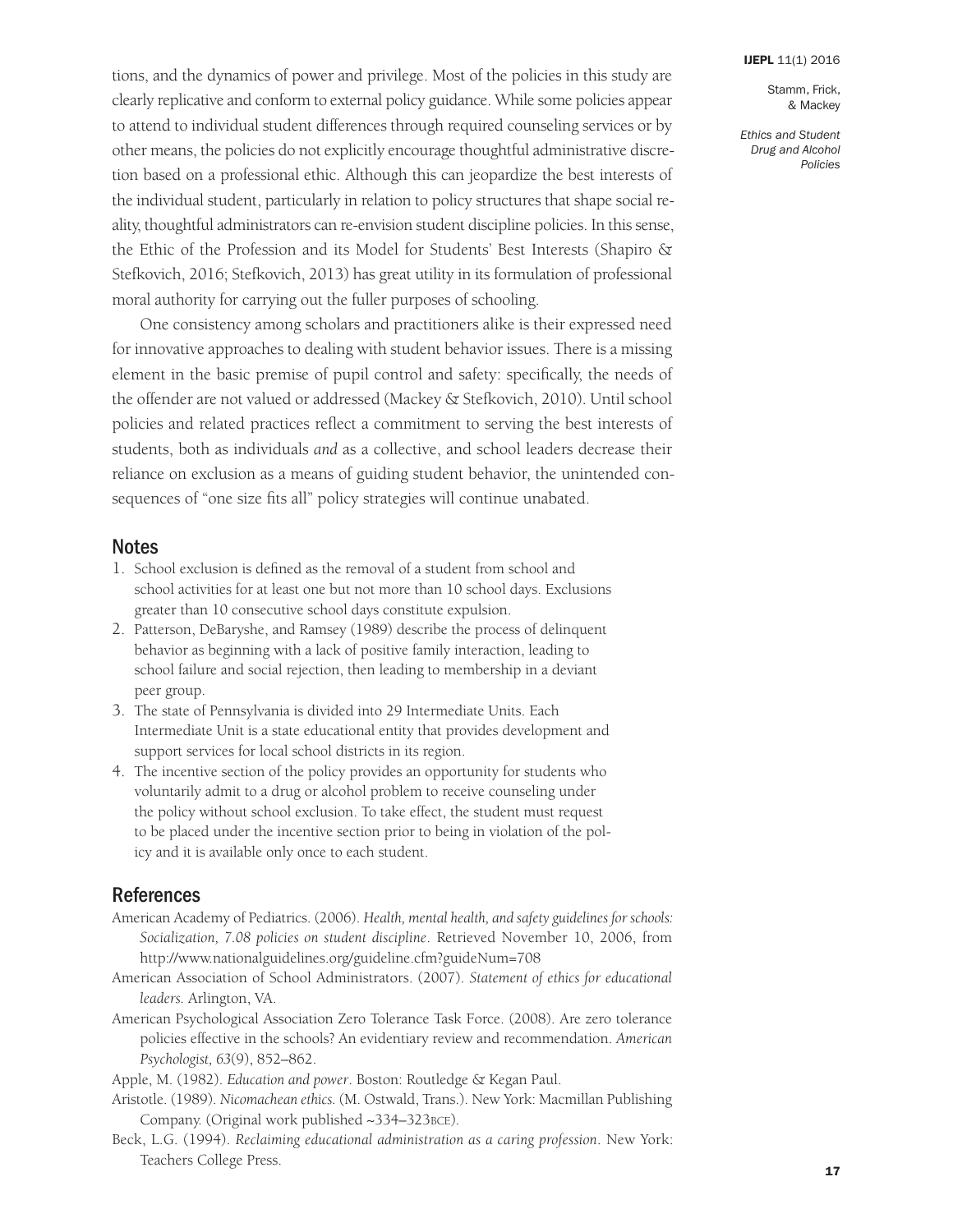Begley, P.T. (2005). *Ethics matters: New expectations for democratic educational leadership in a global community*. University Park, PA: Rock Ethics Institute.

Board of Education v. Earls, 536 U.S. 822 (2002).

- Bolman, L.G., & Deal, T.E. (2008). *Reframing organization: Artistry, choice, and leadership* (4th ed.). San Francisco: Jossey-Bass.
- Casella, R. (2003). Zero-tolerance policies in schools: Rationale, consequences, and alternatives. *Teachers College Record*, *105*, 872–892.
- Centers for Disease Control. (2010). Alcohol and public health: Fact sheet. Retrieved August 25, 2010, from <http://www.cdc.gov/alcohol/fact-sheets/underage-drinking.htm>
- Chen, G. (2008). Communities, students, schools and school crime: A confirmatory study of crime in U.S. high schools. *Urban Education*, *43*, 301–318.
- Christle, C., Nelson, C.M., & Jolivette, K. (2004). School characteristics related to the use of suspension. *Education and Treatment of Children*, *27*(4), 509–526.
- Civil Rights Project. (2000). *Opportunities suspended: The devastating consequences of zero tolerance and school discipline policies*. Retrieved October 15, 2006, from [http://www](http://www.civilrightsproject.harvard.edu) [.civilrightsproject.harvard.edu](http://www.civilrightsproject.harvard.edu)
- Committee on School Health. (2000). Policy statement on school health assessments. *Pediatrics*, *105*(4), 875–877.
- Committee on School Health. (2000). Corporal punishment in schools. *Pediatrics, 106*(2), 343.
- Cornell, D.G., & Mayer, M.J. (2010). Why do school order and safety matter? *Educational Researcher*, *39*(1), 7–15.
- Costenbader, V., & Markson, S. (1998). School suspension: A study with secondary school students. *Journal of School Psychology*, *36*(1), 59–82.
- Dewey, J. (1909/1975). *Moral principles in education*. Carbondale, IL: Southern Illinois University Press.
- Dupper, D.R. (1994). Reducing out-of-school suspensions: A survey of attitudes and barriers. *Social Work in Education, 16*(2), 115–123.
- Edwards, R., & Nicoll, K. (2001). Researching the rhetoric of lifelong learning. *Journal of Education Policy, 16*(2), 103–112.
- Englehart, J.M. (2014). Considerations for 21st-century disciplinary policy and practice. *Journal of School Leadership, 24*(4), 666–690.
- Epp, J.R., & Epp, W. (2001). Easy exit: School policies and student attrition. *Journal of Education for Students Placed At Risk, 6*(3), 231–247.
- Epstein, R.A. (2014). Civil rights enforcement gone haywire: The federal government's new school discipline policy. *Education Next, 14*(4), 29–33.
- Fischer, L., Schimmel, D., & Stellman, L.R. (2007). *Teachers and the law* (7th ed.). Boston, MA: Allyn and Bacon.
- Foster, W. (1986). *Paradigms and promises*. Buffalo, NY: Prometheus Books.
- Frick, W.C. (2011). Practicing a professional ethic: Leading for students' best interests. *American Journal of Education, 117*(4), 527–562.
- Furman, G.C. (2004). The ethic of community. *Journal of Educational Administration*, *42*(2), 215–235.
- Giroux, H. (1992). Educational leadership and the crisis of democratic government. *Educational Researcher*, *21*(4), 4–11.
- Glasser, W. (1985). Discipline has never been the problem and is not the problem now. *Theory into Practice*, *24*(4), 241–246.
- Gottfredson, G.D., & Gottfredson, D.C. (2001). What schools do to prevent problem behavior and promote safe environments. *Journal of Educational and Psychological Consultation, 12(*4), 313–344.
- Green, T.F. (1987). The conscience of leadership. In L.T. Sheive & M.B. Schoenheit (Eds.), Leadership: Examining the elusive (pp. 105–115). Reston, VA: Association for Supervision and Curriculum Development.
- Gregory, A., Skiba, R., & Noguera, P. (2010). The achievement gap and the discipline gap: Two sides of the same coin. *Educational Researcher, 39*(1), 59–68.

& Mackey *Ethics and Student*

*Drug and Alcohol Policies*

Stamm, Frick,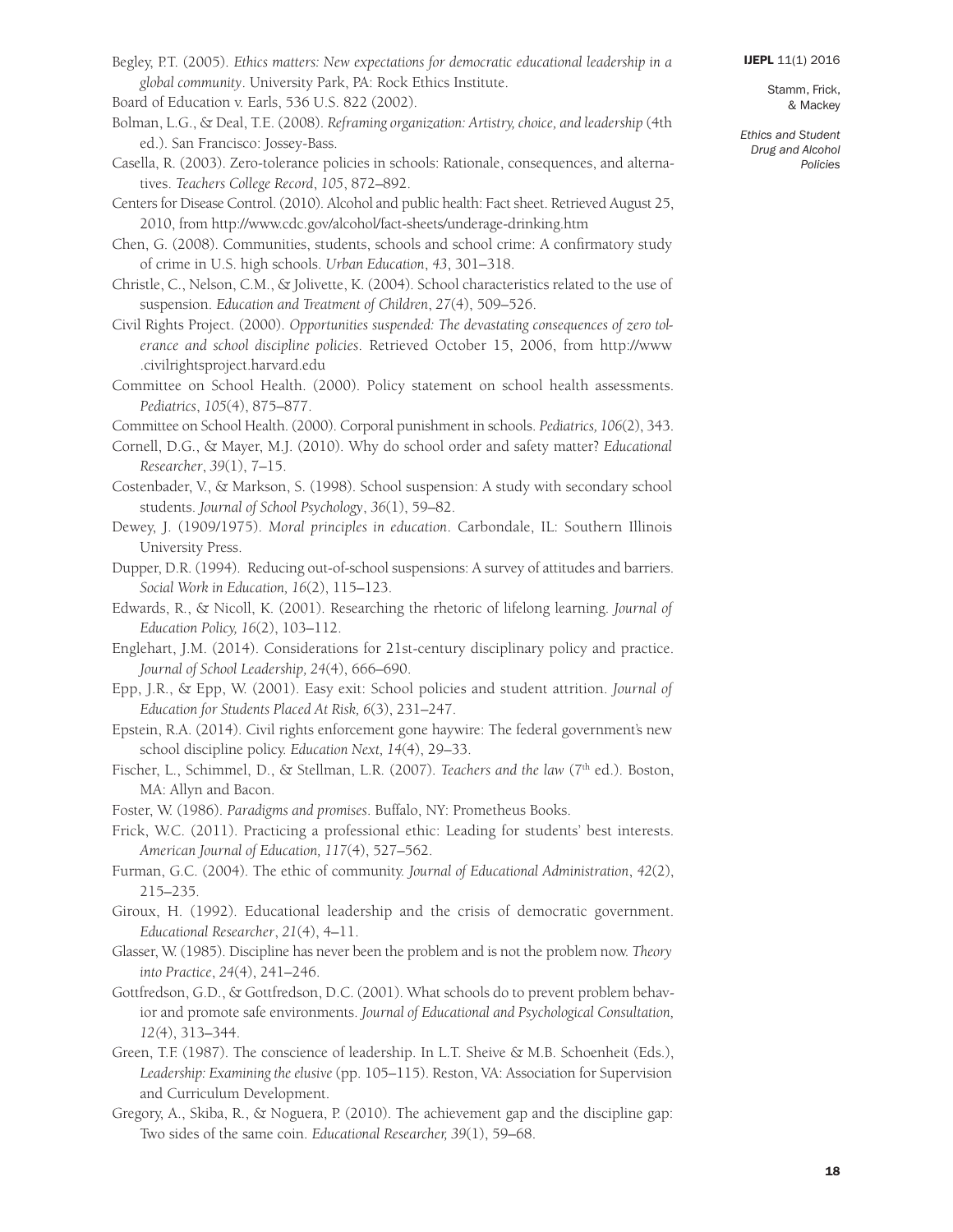Stamm, Frick, & Mackey

- Imich, A.J. (1994). Exclusions from school: Current trends and issues. *Educational Researcher*, *36*(1), 3–11.
- Interstate School Leadership Licensure Consortium. (1996). *Standards for school leaders.* Retrieved November 12, 2006, from <http://www.ccsso.org/content/pdfs/isllcstd.pdf>
- Interstate School Leadership Licensure Consortium. (2008). *Standards for school leaders.* Retrieved December 8, 2010, from <http://www.npbea.org/projects.php>
- Kennedy-Lewis, B.L. (2014). Using critical policy analysis to examine competing discourses in zero tolerance legislation: Do we really want to leave no child behind? *Journal of Education Policy, 29*(2), 165–194.
- Knoff, H. (2000). Organizational development and strategic planning for the millennium: A blueprint toward effective school discipline, safety, and crisis prevention. *Psychology in the Schools*, *37*(1), 17–32.
- Kozol, J. (2005). *The shame of the nation: The restoration of apartheid schooling in America.* New York: Crown Publishers.
- Kupchik, A. (2015). The harms of excessive school punishment. *Teachers College Record.* Retrieved May 2015 from <http://www.tcrecord.org> [ID Number: 17944].
- Kupchik, A., & Catlaw, T.J. (2015). Discipline and participation: The long-term effects of suspension and school security on the political and civic engagement of youth. *Youth & Society, 47*(1), 95–124.
- Lukianoff, G., & Haidt, J. (2015, September). The coddling of the American mind. *The Atlantic.* Retrieved August 2015 from [http://www.theatlantic.com/magazine/archive/2015](http://www.theatlantic.com/magazine/archive/2015/09/the-coddling-of-the-american-mind/399356) [/09/the-coddling-of-the-american-mind/399356/](http://www.theatlantic.com/magazine/archive/2015/09/the-coddling-of-the-american-mind/399356)
- Maag, J.W. (2001). Reward by punishment: reflections on the disuse of positive reinforcement in schools. *The Council for Exceptional Children*, *67*(2), 173–186.
- Mackey, H.J., & Stefkovich, J.A. (2010). Zero-tolerance policies and administrative decision making: The case for restorative justice-based school discipline reform. In A. Normore (Ed.), *Global perspectives on educational leadership reform: The development and preparation of leaders of learning and learners of leadership* (pp. 243–262). Bingley, UK: Emerald Group Publishing Limited.
- Martinez, S. (2009). A system gone berserk: How are zero-tolerance policies really affecting schools? *Preventing School Failure, 53*(4), 153–157.
- Massachusetts Department of Education. (2004). *Student exclusions in Massachusetts public schools: 2002–2003.* Malden, MA: Massachusetts Department of Education.
- McFadden, A.C., & Marsh II, G.E. (1992). A study of race and gender bias in the punishment of school children. *Education & Treatment of Children*, *15*(2), 2–9.
- McNeal, L., & Dunbar, C. (2010). In the eyes of the beholder: Urban student perceptions of zero tolerance policy. *Urban Education, 45*(3), 293–311.
- Mills, J.S. (1951). *Utilitarianism, liberty, and representative government*. New York: E.P. Dutton and Company.
- Morrison, G.M., & Skiba, R. (2001). Predicting violence from school misbehavior: Promises and perils. *Psychology in the Schools*, *38*(2), 173–184.
- National Center for Educational Statistics. (1997). *School actions and reactions to discipline issues*. Retrieved October 20, 2006, from [http://nces.ed.gov/surveys/frss/publications](http://nces.ed.gov/surveys/frss/publications/98030/5.asp) [/98030/5.asp](http://nces.ed.gov/surveys/frss/publications/98030/5.asp)
- Noddings, N. (1988). An ethic of caring and its implications for instructional arrangements. *American Journal of Education*, *96*(2), 215–230.
- North Carolina Department of Juvenile Justice and Delinquency Prevention. (2003). *Annual report on risk assessment*. Retrieved October 20, 2006, from <http://www.ncdjjdp.org>
- Osher, D., & Quinn, M. (2003). Policies matter: For students, for teachers, and for better outcomes. *Preventing School Failure, 47*(2), 52–58.
- Osher, D., Bear, G.G., Sprague, J.R., & Doyle, W. (2010). How can we improve school discipline? *Educational Researcher*, *39*(1), 48–58.
- Patterson, G.R., DeBaryshe, B.D., & Ramsey, E. (1989). A developmental perspective on antisocial behavior. *American Psychologist, 44*(2), 329–335.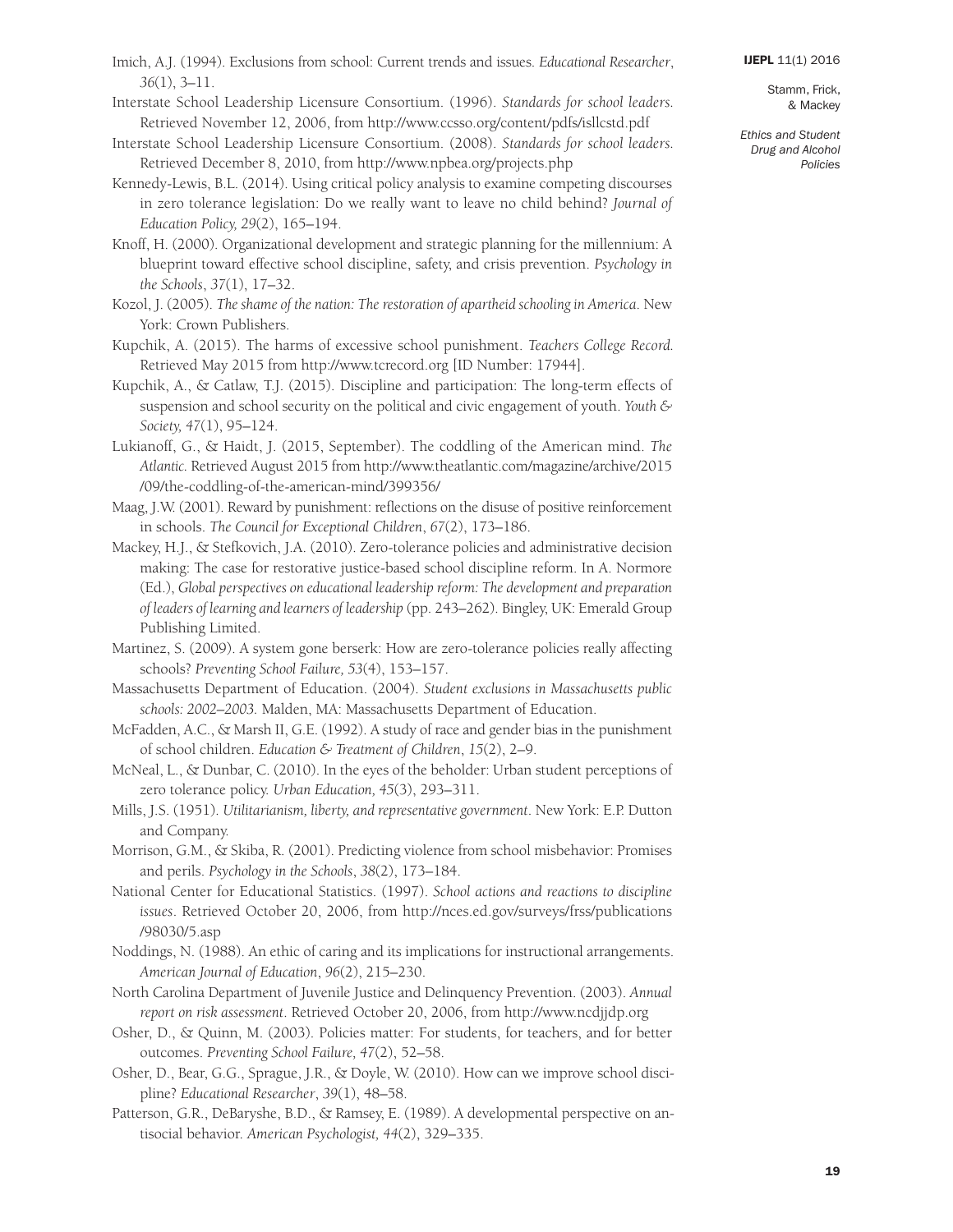Pennsylvania Department of Education. (1999). *Pennsylvania Title 22 Education, Part 1, Subpart A, Chapter 4 Regulations: Academic Standards and Assessment*. Retrieved January 16, 2009, from <http://www.pacode.com/secure/data/022/chapter4/chap4toc.html>

- Pennsylvania Department of Education. (2009). *Chapter 4: Regulations*. URL: [http://www.pde](http://www.pde.state.pa.us) [.state.pa.us](http://www.pde.state.pa.us) [January 16, 2011].
- Pennsylvania Department of Education. (2011). *Public LEA enrollment with race 2010–2011*. URL: <http://www.education.pa.gov> URL: August 27, 2015].

Raffaele-Mendez, L.M., Knoff, H.M., & Ferron, J.M. (2002). School demographic variables and out-of-school suspension rates: A quantitative and qualitative analysis of a large, ethnically diverse school district. *Psychology in the Schools*, *39*(3), 259–277.

Rawls, J. (1993). *Political liberalism*. New York: Columbia University Press.

- Roe, E.M.(1994).*Narrative policy analysis: Theory and practice.*Durham, NC:DukeUniversity Press.
- Rothstein, R. (2004). *Class and schools using social, economic, and educational reform to close the black–white achievement gap*. Washington, D.C.: Economic Policy Institute.
- Scherer, M.M. (Ed.) (2009). *Engaging the whole child: Reflections on best practices in learning, teaching, and leadership.* Alexandria, VA: Association for Supervision and Curriculum Development.
- Shapiro, J.P., & Stefkovich, J.A. (2016). *Ethical leadership and decision making in education: Applying theoretical perspectives to complex dilemmas* (4th ed.). New York: Routledge.
- Skiba, R., Michael, R.S., Nardo, A.C., & Peterson, R.L. (2002). The color of discipline: Sources of racial and gender disproportionality in school punishment. *The Urban Review*, *34*(4), 317–342.
- Skiba, R.J., & Peterson, R.L. (1999). The dark side of zero-tolerance: Can punishment lead to safe schools? *Phi Delta Kappa*, *80*, 372–376.
- Skiba, R.J., Peterson, R.L., & Williams, T. (1997). Office referrals and suspension: Disciplinary intervention in middle schools. *Education and Treatment of Children, 20*(3), 295–316.
- Smith, S.J. (1998). A child's best interests: A commentary on "jurisprudence and ethical perspectives on 'the best interest of children.'" *Interchange, 29(*3), 309–316.
- Stader, D.L. (2004). Zero tolerance as public policy: The good, the bad, and the ugly. *The Clearing House*, *78*, 62–66.
- Starratt, R.J. (1994). *Building an ethical school: A practical response to the moral crisis in schools.* London: Falmer Press.
- Starratt, R.J. (2004). *Ethical leadership*. San Francisco, CA: John Wiley & Sons.
- Stefkovich, J.A. (2013). *Best interests of the student: Applying ethical constructs to legal cases in education* (2nd ed.). New Jersey: Lawrence Erlbaum Associates.
- Stefkovich, J., & O'Brien, M. (2004). Best interests of the student: An ethical model. *Journal of Educational Administration, 42*(2), 197–214.
- Strike, K., Haller, E., & Soltis, J. (1998). *The ethics of school administration* (2nd ed.). New York: Teachers College Press.
- Taylor, S. (2004). Researching educational policy and change in 'new times': Using critical discourse analysis. *Journal of Education Policy*, *19*(4), 433–451.
- US Department of Justice. (2014). *Departments of Justice and Education issue school discipline guidance to promote safe, inclusive schools*. Retrieved August 2015 from http://www.justice.gov/opa/pr/departments-justice-and-education-issue-school-discipline-guidancepromote-safe-inclusive
- van Eeten, M.J.G. (2007). Narrative policy analysis. In F. Fischer, G.J. Miller, & M.S. Sidney (Eds.), *Handbook of public policy analysis: Theory, Politics, and Methods.* Boca Raton, FL: CRC Press.

Vernonia School District v. Acton, 515 U.S. 646 (1995).

Verdugo, R.R. (2002). Race, ethnicity, social class, and zero-tolerance policies: The cultural and structural wars. *Education and Urban Society*, *35*(1), 50–75.

Walker, K. (1998a). Response to Dr. Stephen Smith. *Interchange, 29*(3), 317–326.

Walker, K. (1998b). Jurisprudential and ethical perspectives of "the best interests of children." *Interchange*, *29*(3), 287–308.

Stamm, Frick, & Mackey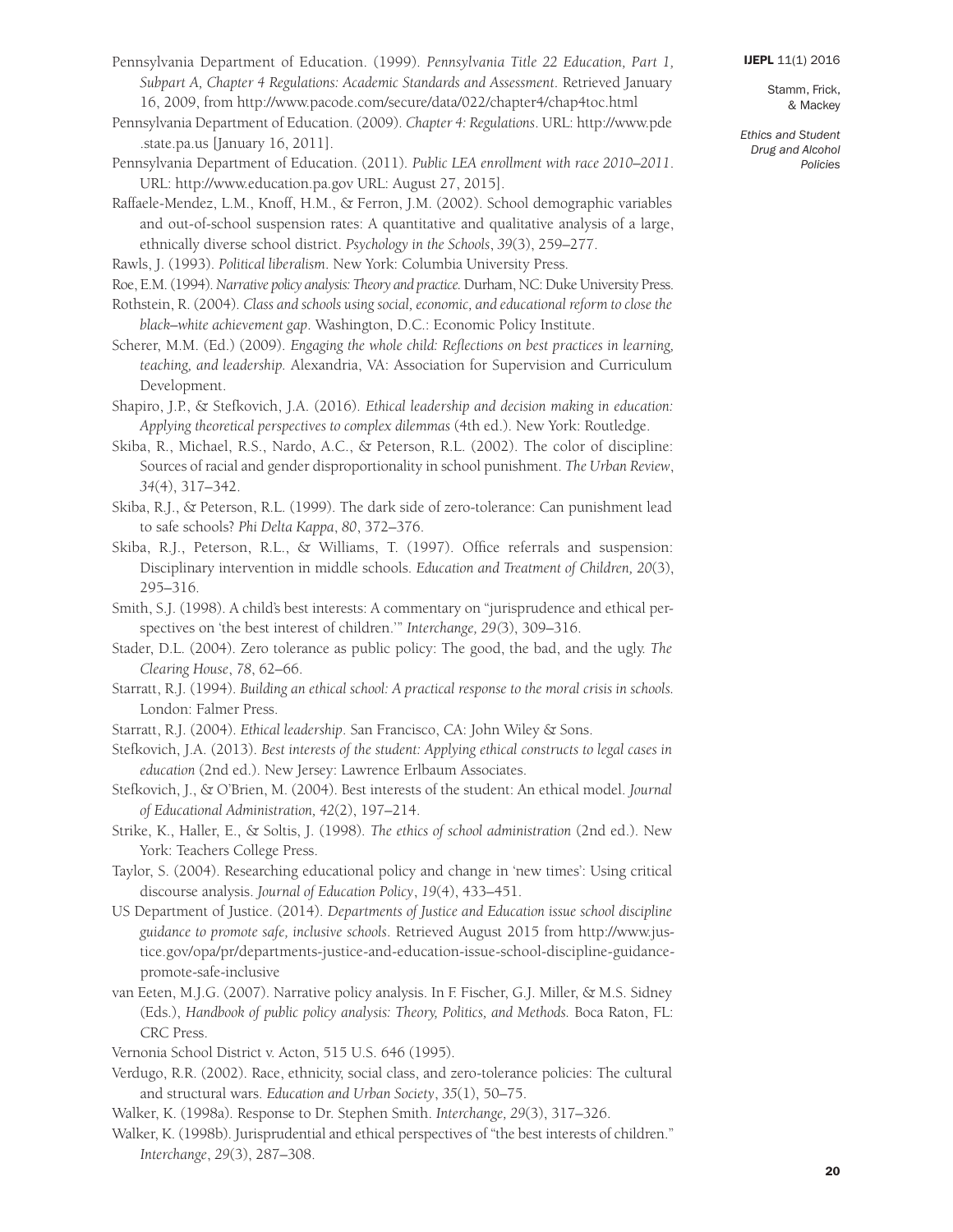- Way, S.M. (2011). School discipline and disruptive classroom behavior: The moderating effects of student perceptions. *The Sociological Quarterly, 52*(3), 346–375.
- Willower, D.J., & Licata, J.W. (1997). *Values and valuation in the practice of educational administration.* Thousand Oaks, CA: Corwin Press Inc.
- Wu, S.C., Pink, W.T., Crain, R.L., & Moles, O. (1982). Student suspension: A critical reappraisal. *The Urban Review*, *14*(4), 245–303.

Stamm, Frick, & Mackey